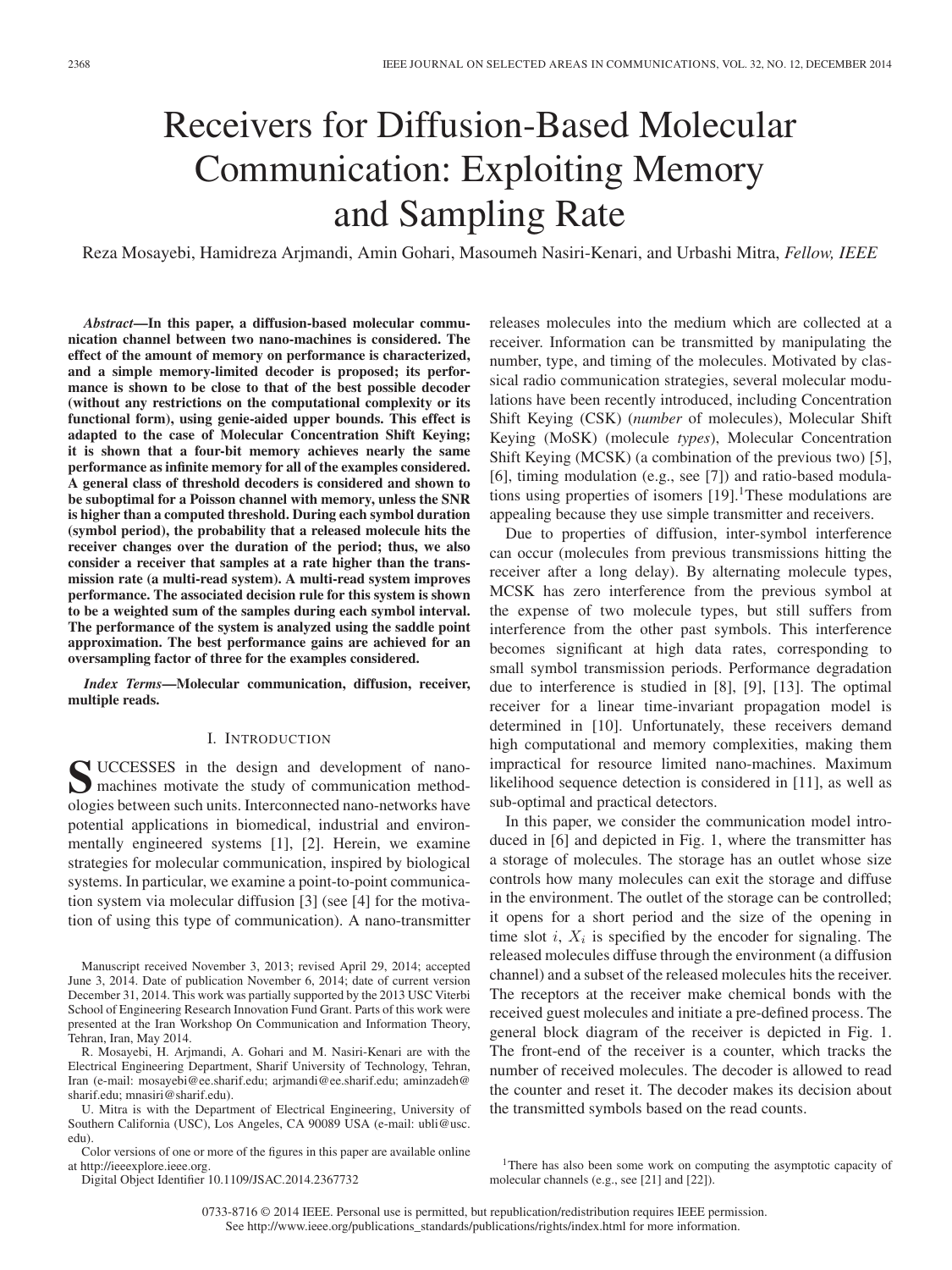

Fig. 1. Block diagram of a transmitter with gate controlled molecule storage, and a general receiver. The input  $X_i$  controls the opening size of the molecular storage unit at the transmitter.

Transceiver complexity is a significant issue for communication between nano-machines [18]. As such, we restrict our attention to transceiver systems that have simple implementations, exploit limited memory, and as a result, a limited decoding delay. In particular, we assume that uncoded message symbols are transmitted, one-by-one. The receivers have either zero or one symbol delay, with  $B$  bits of memory, which can store any B bit function of the previously decoded symbols (we call this a *memory-limited* receiver).

To justify our assumptions on the transmitter and receiver, we note that

- 1) Our assumptions form a restriction on the complexity of the transmitter and receivers thus rendering our proposals practical for implementation in real nano-machines. In fact, the modulation schemes proposed to date (CSK, MoCSK, PPM, etc.) are of interest due to their associated simple and memorlyess decoders [5], [6].
- 2) Limited decoder memory is equivalent to limited storage, which in turn, implies limited decoding delay to limit the loss of data due to storage overflow.
- 3) While our assumptions are simplifying with regards to complexity, they do not limit our ability to focus on the unique nature of the diffusion channel. In particular, we have a discrete channel with memory: residual molecules from prior transmissions can be coincident at the receiver with the current molecular transmissions. Since Brownian motion is used to model the diffusion channel, and the information is encoded in the diffusion rate, the overall channel is non-linear. In fact, non-linear channels with memory are notorious for their lack of tractability.
- 4) We underscore that our assumption of  $B$  bits of memory at the decoder is not as restrictive as one might think. We do not specify the form of the bits; that is, the decoder can store **any**B bits of prior information. The only restriction is that the memory has to be updated sequentially and causally as the receiver obtains a new output symbol. One of our objectives is to determine what should be stored and understand performance gains as a function of increasing memory.

To the best of our knowledge, this work is the first one to study the fundamental limits of communication with memorylimited devices (previously limitations on power, delay, etc have been addressed in the literature of information theory or communication theory). In this work, we make four key contributions for the two main building blocks of the receiver

depicted in Fig. 1. *For the decoder block*: (1) We propose the memory-limited decision aided (MLDA) decoder which exploits  $B$  bits of memory; (2) we show the near-optimality of the MLDA decoder by comparing its performance with the performance of a genie-aided optimal decoder (without any restriction on the computational complexity or functional form of the stored  $B$  bits). In providing these results, we also study how information (or the lack thereof) about the interference affects decoder performance; (3) we prove analytical results, some of which provide surprising insights into this problem: for instance, we show that a natural threshold decoder is not optimal for a Poisson channel with memory. On the other hand, we show in Theorem 2 that the ML decoder is a threshold decoder for SNRs above a threshold for which we find an analytical lower bound. *For the counter block*: (4) we propose the use of multiple samples during each symbol period (multiread system) and show that this oversampling significantly decreases the probability of error. In contrast, most previous works had assumed that the counter is read only once every transmission period. We first show that the associated MLDA test statistic is a weighted sum of the samples read within a symbol interval. We also analytically evaluate the performance of the multi-read receiver using a saddle point approximation, as the test statistic distribution does not admit a closed form. The accuracy of the approximation is verified via simulation.

The rest of the paper is organized as follows: In Section II, a diffusion-based molecular channel is defined. Section II-B defines the class of transmitter and receivers that we are interested to study. In Section III, a particular simple and practical decoder is introduced and its probability of error is analysed. In Section IV, the main results of this paper on memory-limited decoders are provided, with the proofs given in Appendices A and B. Section V makes a case for having multiple reads in the counter block of a receiver. Section VI briefly reviews and comments on the MCSK modulation scheme. Application of our main results to MCSK is given in the same section. Finally, Section VII concludes the paper.

#### II. SYSTEM MODEL

# *A. Transmitter and Channel Models*

We consider an arbitrary diffusion-based molecular communication medium, uniform or non-uniform, with drift or without drift, and with physical barriers or in an open space. The main assumption that we make about the environment is that it is stationary, meaning that the diffusion coefficients in each location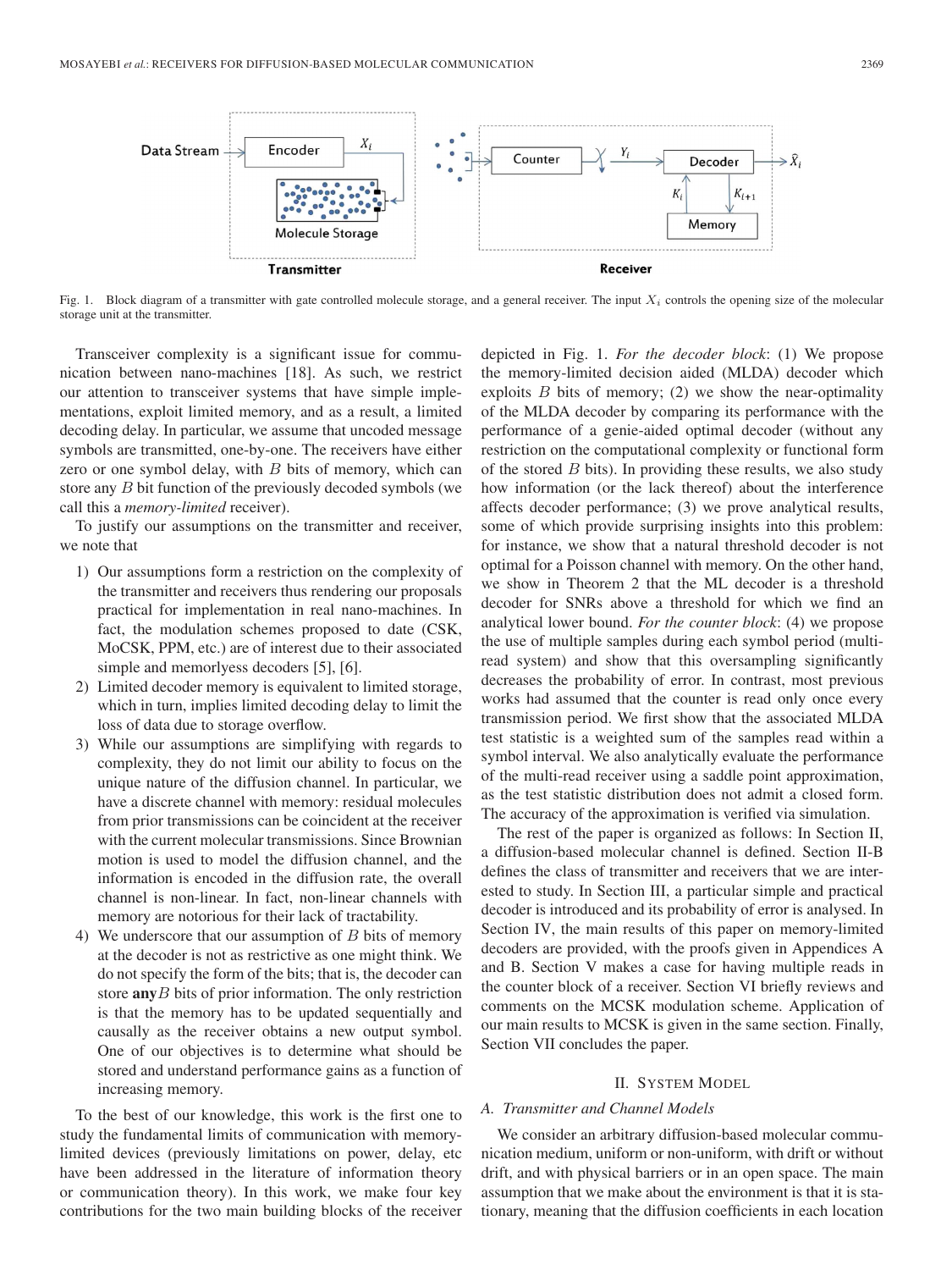do not change over time. Due to extensive molecule propagation times between transmitter and receiver, the effective channel has *memory* resulting in interference, which will be more fully discussed in the sequel.

We assume that the transmitter has a storage of molecules. The storage has an outlet whose size controls how many molecules can exit the storage to be diffused in the environment. Since the number of molecules is large and the probability of each exiting the storage is small, the number of molecules that exit from the storage in a given time slot follows a Poisson distribution. This is the Poisson model proposed in [6] (see [4] for a Poisson model of the environmental noise) and we adopt it in this work. We use  $Poisson(X)$  to denote the number of molecules exiting the storage (and diffused in the environment). The parameter  $X$  is called the diffusion rate and is determined by the size of the opening of the outlet. Parameter  $X$  itself is a random variable that is selected by the transmitter based on the message it wishes to transmit. Thus, we have a doubly stochastic Poisson process; the rate of the Poisson is the information signal, which in itself is random due to our models on the information sequence.

We assume that the transmission occurs in time slots of equal duration; this is called the *symbol duration* and is denoted by  $t<sub>s</sub>$ . We assume that the transmitter may only set the size of the storage's outlet at the beginning of time slots of length  $t_s$ . We assume that the transmitter chooses a diffusion rate of  $X_i$  at time slot i. Assume that a molecule is released from the storage at the beginning of a time slot, and is absorbed the first time it hits the receiver. The probability that the molecule hits the receiver during the initial time slot of duration  $t_s$  is denoted by  $p_1$ ; more generally, the probability of hitting during the next k-th time slot is denoted by  $p_k$ ,  $k \geq 1$ . The values of the  $p_k$ 's depend on the communication medium, which can be either 1-d or 3-d. Note that we assume that the receiver and the transmitter are synchronous.

Generally, the signal is decoded at the receiver based on the total number of molecules received during the individual time slots. We assume that in a time slot, three sources contribute to the received molecules: (i) molecules due to the transmission in the current time slot, (ii) the residue molecules due to the transmission in the earlier time slots known as the interference signal, and (iii) noise molecules, described below. We assume that inter-molecule collisions have little effect on the molecule's movement.

Within our reception time slot of duration  $t_s$ , there is noise due to molecules in the environment that are not part of our transmission, but of the same type as the transmitted molecules. We model the number of noise molecules within a slot of duration  $t_s$  as a Poisson random variable with parameter  $\lambda_0 t_s$ .

Assume that the transmitter selects a diffusion rate of  $X_i$ at time slot  $i$ . Based on the thinning property of the Poisson distribution, when we use one molecule type in all time slots, the number of received molecules in the time slot  $i$ , denoted by  $Y_i$ , can be written as follows: for any  $i \geq 1$ 

$$
Y_i \sim \text{Poisson}\left(\lambda_0 t_s + \sum_{k=0}^{\infty} p_{k+1} X_{i-k}\right) = \text{Poisson}(p_1 X_i + I_i),\tag{1}
$$

where  $I_i = \lambda_0 t_s + \sum_{k=1}^{\infty} p_{k+1} X_{i-k}$  is the sum of interference and noise at time *i*. Further, we assume  $X_i = 0$  for  $i \leq 0$  (i.e., transmission starts at time  $i = 1$ ), hence the summation is from  $k = 0$  to  $\infty$ .

One of our innovations over our prior work in [6] is that we explicitly consider more interference terms, i.e., in [6], we argued that a large  $t_s$  results in negligible  $p_k$  for  $k > 2$  and thus one could ignore the interference beyond the previous time slot. A further innovation herein is the consideration of multiple reads (sampling within a single time slot) which also results in improved performance.

#### *B. Decoder Framework*

We consider a simple, practical decoder structure for molecular communication. To this end, we make two key assumptions about memory and delay. The first is that the transmitter transmits molecules at rates  $X_i$  independently and thus there is no error correction coding at the transmitter. Most generally, we can assume that  $X_i \in \{s_0, s_1, \dots, s_{L-1}\}.$  Such L-ary signaling implies a bit rate of  $\frac{\log(L)}{t_s}$ . For clarity of exposition, we assume  $L = 2$  and that  $X_i = 0$  or  $X_i = s$  with probability 1/2.

To frame our decoder, we observe that in the case of no interference, the maximum *a posteriori* (equivalently maximum likelihood due to the equal priors) receiver is given as follows. Our observation Y is distributed as  $Poisson(\lambda_0 t_s +$  $p_1X$ ), where  $X \in \{0, s\}$  and the associated probability mass functions (pmfs) are

$$
\mathbb{P}(Y=y|X=x) = \frac{e^{-(p_1x+\lambda_0t_s)}(p_1x+\lambda_0t_s)^y}{y!}, \ x \in \{0, s\}. \tag{2}
$$

The optimal detector is of a threshold form where if  $y \leq \tau$ we select  $\hat{X} = 0$  (and  $\hat{X} = 1$  if the observation exceeds the threshold), where  $\tau = \frac{p_1 s}{\ln(1 + \frac{p_1 s}{\lambda_0 t_s})}$ .

In the presence of interference, the optimal decoder cannot be reduced to a simple threshold structure. However, threshold detectors are simple to implement.

*Memory-Limited, Zero-Delay Decoders*: In the sequel, we introduce a simple decoder design based on the storage of previous decisions. In order to assess the performance of this decoder, we need to ask what can be accomplished with B bits of side information. To formalize this notion, we have the following:

A *memory-limited* decoder, with B bits of memory, can store a number in the set  $\{1, 2, \dots, 2^B\}$  (or  $[1:2^B]$  as a shorthand) for future use. We use the random variable  $K_i$  to denote the value stored in the memory at time slot i for  $i \geq 1$ . We assume that initially at time slot 0,  $K_0 = 0$ . At time instance i, the decoder uses the received signal  $Y_i$  and the memory register  $K_i$ to update the memory register  $K_{i+1}$ , i.e.,  $K_{i+1}$  is constructed as a function (or stochastic function) of  $K_i$  and  $Y_i$ . In other words, we use an "update" function  $f_i : [1 : 2^B] \times \mathbb{Z}_+ \mapsto [1 :$  $2^B$ ] and construct  $K_{i+1} = f_i(K_i, Y_i)$ . Here  $\mathbb{Z}_+$  is the set of non-negative integers. Observe that the updating function  $f_i$ may be time-varying: for example, for even values of i,  $f_i$  may be one function and for odd values it may be another function.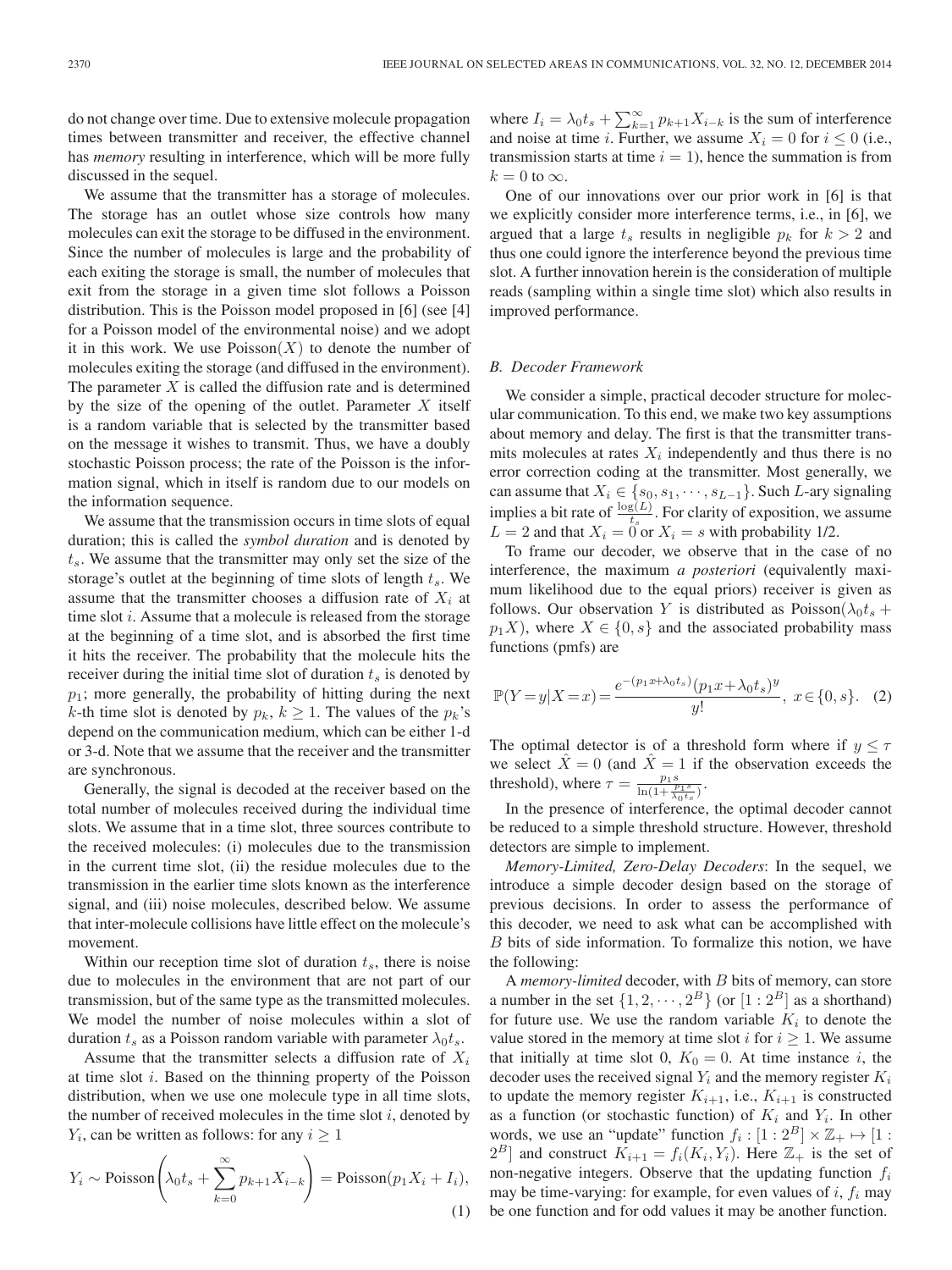A decoder is called *zero-delay*, if it computes the reconstruction  $X_i$  at the end of time slot i. A memory-limited zero-delay decoder computes the reconstruction  $\hat{X}_i$  as a function of  $K_i$ and  $Y_i$  only, i.e.,  $\dot{X}_i = g_i(K_i, Y_i)$  for some function  $g_i : [1 :$  $2^{B}$   $\times \mathbb{Z}_{+} \mapsto \{0,1\}$ . A decoder is called a *zero-delay threshold* decoder, if the functions  ${g_i}_{i=1:\infty}$  have a threshold rule: for each value of i and  $K_i = k$ , we compare  $Y_i$  with some threshold  $\tau_{ki}$  and set  $\hat{X}_i = 0$  if  $Y_i \leq \tau_{ki}$  and set  $\hat{X}_i = s$  if  $Y_i > \tau_{ki}$ .

A decision rule for a *memory-limited* and *zero-delay* decoder is specified by a sequence of update functions  $f_i : [1 :]$  $2^B$   $\times \mathbb{Z}_+ \mapsto [1:2^B]$ , and a sequence of decoding functions  $g_i : [1 : 2^B] \times \mathbb{Z}_+ \mapsto \{0, 1\}.$  Given a memory of size B, we are interested in finding the optimal memory-limited decoder, and seeing how its performance behaves with B. We intuitively expect the memory to contain information about the interference, useful for decoding the current symbol. More precisely, if we denote the interference plus noise at time slot i by  $I_i = \lambda_0 t_s + \sum_{j=1}^{\infty} p_{j+1} X_{i-j}$  then given  $K_i = k$ , one can compute the posterior probability distribution of  $p(I_i|K_i = k)$ . The induced  $p(I_i|K_i = k)$  and  $Y_i$  turn out to be sufficient statistics for reconstructing  $\hat{X}_i$ .<sup>2</sup>

*Definition 1:* The minimal probability of error of a *memory-limited* and zero-delay receiver with rate R, transmission amplitude s and memory size B,  $P(R, s, B)$ , is defined as the minimum of the probability of error of all decoders with memory  $B$  (specified by update functions  $f_i$  and a decoding functions  $q_i$ ). The minimal probability of error of a *memorylimited* and *zero-delay threshold* receiver with rate R and memory size  $B$ ,  $P_T(R, s, B)$ , is defined similarly where we restrict to *zero-delay threshold* decoders.

*Remark 1:* By definition  $P_{\text{T}}(R, s, B) \geq P(R, s, B)$ . Clearly both  $P(R, s, B)$  and  $P_T(R, s, B)$  are decreasing functions of B, i.e., the more memory, the less probability of error.

#### III. PROPOSED RECEIVER: DECODER

In this section, we first provide a simple and practical decoder and then show how performance for the proposed decoder can be easily computed. In order to compare this performance with  $P(R, s, B)$  and  $P_T(R, s, B)$ , we will later examine a genieaided decoder.

# *A. Memory Limited Decision Aided Decoder (MLDA)*

Consider the simple strategy of storing the decoded rates  $(X_{i-1}, X_{i-2}, \cdots, X_{i-B})$  in memory. These B bits are used to estimate the interference rate which is equal to  $p_2X_{i-1}$  +  $p_3X_{i-2} + \cdots + p_{B+1}X_{i-B} + \sum_{j=B+1}^{\infty} p_{j+1}X_{i-j}$ . The updating function  $f_i$  for this decoder is time-invariant, i.e.,  $f_i = f$ , and can be easily implemented using a shift register.

It remains to specify the decoding function  $g_i$  which shall also be time-invariant i.e.,  $g_i = g$ . To derive the decoder, let us assume for a moment that the decoder knows the exact value of

interference, i.e., it knows that  $I_i = \alpha$ . To recover  $X_i \in \{s_0 = \alpha\}$  $0, s_1 = s$  we use a MAP decoder and compute

$$
\max_{j} \mathbb{P}(Y_i = y | X_i = s_j, I_i = \alpha)
$$

$$
= \max_{j} \left( \frac{e^{-(p_1 s_j + \alpha)} (p_1 s_j + \alpha)^y}{y!} \right)
$$

Observe that the above equation is an ML decoder rule, which is equivalent to the MAP decoder because  $X_i$  is  $B\left(\frac{1}{2}\right)$  and independent of  $I_i$  (a function of  $X_{i-1}, X_{i-2}, \cdots$ ).

The resulting rule is a threshold rule: we set  $\hat{X}_i = 0$  if  $y \leq \tau$ , and set  $\hat{X}_i = s$  if  $y > \tau$  where

$$
\tau = \frac{p_1(s_1 - s_0)}{\ln\left(\frac{p_1s_1 + \alpha + \lambda_0t_s}{p_1s_0 + \alpha + \lambda_0t_s}\right)}.\tag{3}
$$

As we do not know  $I_i = \alpha$  exactly, we approximate  $I_i$  given our previously decoded rates, that is,

$$
\hat{I}_i = \lambda_0 t_s + p_2 \hat{X}_{i-1} + \dots + p_{B+1} \hat{X}_{i-B} + \sum_{j=B+1}^{\infty} p_{j+1} \mathbb{E}[X_{i-j}]
$$
  
=  $\lambda_0 t_s + p_2 \hat{X}_{i-1} + \dots + p_{B+1} \hat{X}_{i-B} + \frac{s_0 + s_1}{2} \sum_{j=B+1}^{\infty} p_{j+1}.$ 

In other words, we use the threshold given in (3), when  $\alpha$ is replaced by the expression given above. Clearly the value of the threshold would depend on  $(\hat{X}_{i-1}, \hat{X}_{i-2}, \cdots, \hat{X}_{i-B})$  that are stored in the memory.

This simple decoder is of low complexity for implementation on a nano-machine. Note that the decoding rule described above is not necessarily the optimal MAP decoding rule, but numerical results show this simple decision rule performs quite close to the optimal one.

#### *B. Computation of the MLDA Probability of Error*

We find an analytical expression for the probability of error of the simple decoder. We have

$$
P_e = \frac{1}{2} \left( \mathbb{P}(E|X_i = s_0) + \mathbb{P}(E|X_i = s_1) \right)
$$
  
=  $\frac{1}{2} \left( \mathbb{P}(Y_i > \tau | X_i = s_0) + \mathbb{P}(Y_i \le \tau | X_i = s_1) \right)$ , (4)

where  $E$  is the error event. As the previously decoded symbols are utilized in the current time slot, false decoding in the previous time slots may propagate to decoding in the current time slot. Therefore, it is necessary to consider error propagation in computing the probability of error.

We compute the probability of error for the special case of  $B = 1$ , i.e., storing only the last decoded symbol. Analytical expressions for the probability of error for larger values of B can be derived similarly. For  $B = 1$ , the estimated value of interference plus noise is equal to

$$
\hat{I}_i(\hat{X}_{i-1}) = \lambda_0 t_s + p_2 \hat{X}_{i-1} + \frac{s_0 + s_1}{2} \sum_{j=2}^{\infty} p_{j+1}
$$

$$
= \lambda_0 t_s + p_2 \hat{X}_{i-1} + \frac{s_0 + s_1}{2} (1 - p_1).
$$

.

<sup>&</sup>lt;sup>2</sup>This is because the MAP decision rule compares  $p(Y_i = y | X_i =$  $x, K_i = k$ ) for different values of x. But this probability is equal to  $\mathbb{E}_{I|K_i=k} \frac{e^{-(p_1x+I)(p_1x+I)^y}}{y!}$  which can be calculated using the conditional pmf of  $p(I_i|K_i = k)$ .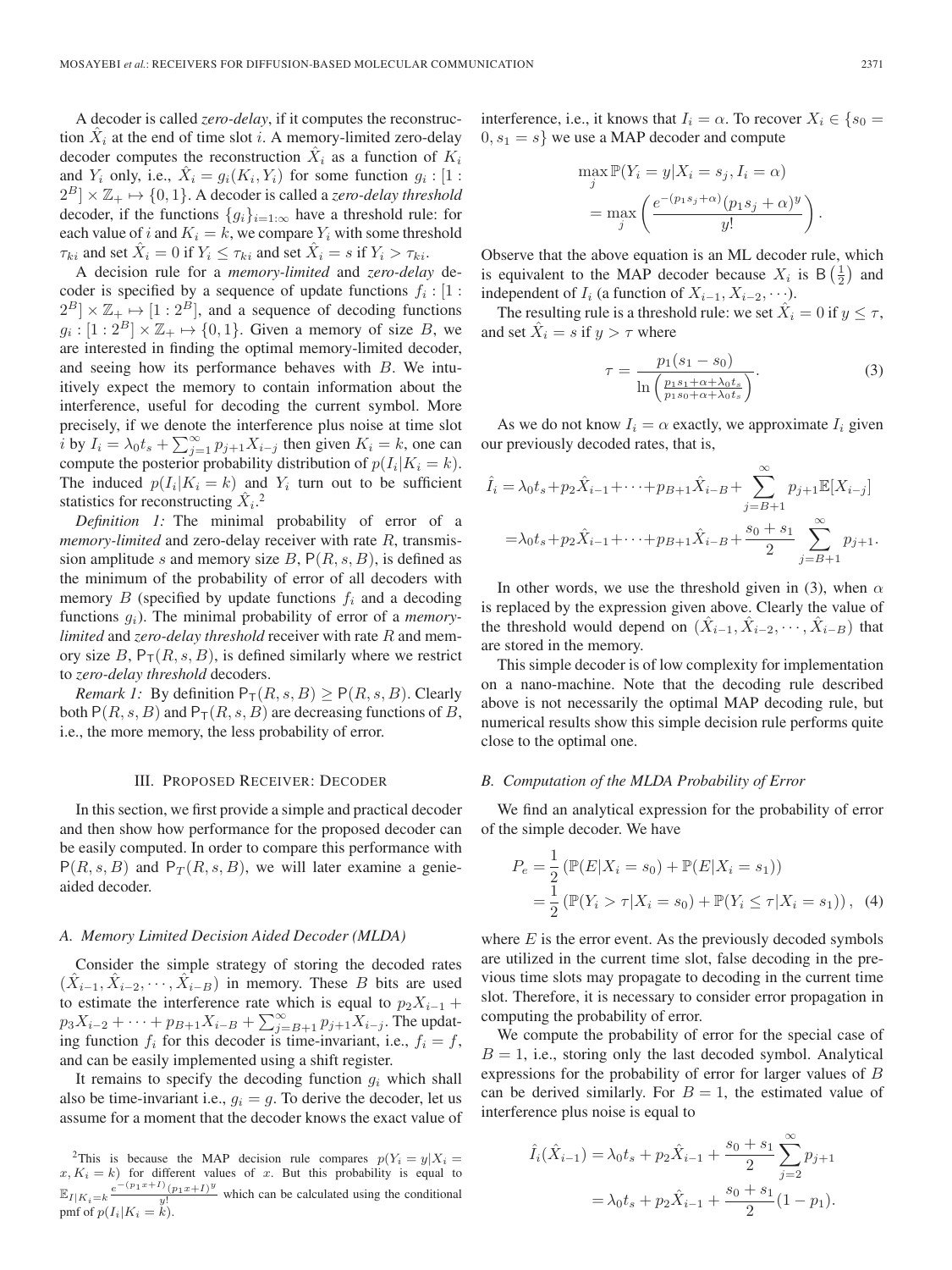We have the following equation for  $k = 0, 1$ :

$$
\mathbb{P}(E|X_i = s_k)
$$
\n
$$
= \sum_{x_{i-1}, \hat{x}_{i-1}} p_{X_{i-1}, \hat{X}_{i-1}|X_i}(x_{i-1}, \hat{x}_{i-1}|X_i = s_k)
$$
\n
$$
\times \mathbb{P}(E|X_i = s_k, x_{i-1}, \hat{x}_{i-1})
$$
\n
$$
= \sum_{x_{i-1}, \hat{x}_{i-1}} p_{X_{i-1}}(x_{i-1}) p_{\hat{X}_{i-1}|X_{i-1}}(\hat{x}_{i-1}|x_{i-1})
$$
\n
$$
\times \mathbb{P}(E|X_i = s_k, x_{i-1}, \hat{x}_{i-1}).
$$
\n(5)

Note that

$$
\mathbb{P}(E|X_i = s_1, x_{i-1}, \hat{x}_{i-1})
$$
\n
$$
= \sum_{\alpha, y \le \tau} \mathbb{P}[I_i = \alpha | x_{i-1}] \frac{e^{-(p_1 s_1 + \alpha)} (p_1 s_1 + \alpha)^y}{y!}
$$
\n(6)

$$
\mathbb{P}(E|X_i = s_0, x_{i-1}, \hat{x}_{i-1})
$$
\n
$$
= \sum_{\alpha, y > \tau} \mathbb{P}[I_i = \alpha | x_{i-1}] \frac{e^{-(p_1 s_0 + \alpha)} (p_1 s_0 + \alpha)^y}{y!}
$$
\n(7)

in which  $\tau = \frac{p_1(s_1-s_0)}{\sqrt{e_1^2 + r_0^2}}$  $\ln\left(\frac{p_1 s_1 + \hat{I}_i(\hat{x}_{i-1})}{p_1 s_0 + \hat{I}_i(\hat{x}_{i-1})}\right)$ The conditional pmf  $\mathbb{P}[I_i =$ 

 $\alpha |x_{i-1}|$  can be computed as follows:

$$
\mathbb{P}[I_i = \alpha | x_{i-1}] = \mathbb{P}\left[\sum_{j=2}^{\infty} p_{j+1} X_{i-j} = \alpha - \lambda_0 t_s - p_2 x_{i-1}\right].
$$

Therefore,  $\mathbb{P}(E|X_i = s_0)$  and  $\mathbb{P}(E|X_i = s_1)$  can be computed recursively from (5) which is a system of linear equations.

#### IV. PERFORMANCE BOUNDS

As in previous sections, we focus on the binary case  $X_i \in$  $\{s_0 = 0, s_1 = s\}$ . Ideally we wish to make concrete statements on optimized general and threshold decoders, that is by optimizing over all  $g_i$  and  $f_i$ . It is clear that the probability of error of such optimized decoders is bounded from above by that of the MLDA introduced in Section III, i.e., if we denote the MLDA performance by  $MLDA(R, s, B)$ , we have that MLDA $(R, s, B) \geq P_T(R, s, B) \geq P(R, s, B)$ . As a lower bound to  $P(R, s, B)$ , we introduce a genie-aided decoder which knows the interference exactly; this results in the threshold rule provided in (3) where  $\alpha$  is the value of interference. We denote this genie-aided decoder by "ML decoder with known interference" and show its performance by  $GA(R, s)$ . As a more meaningful genie-aided decoder for determining a lower bound, we imagine (a threshold, or general) decoder that has access to a genie who can pass any B bits of information about the interference to the receiver. Since the  $B$  bits are arbitrary, this new genie-aided decoder (that optimizes over the B bits of side information) provides a tigher lower bound. We need to examine how we can exploit  $B$  bits of side information. Determining this genie-aided decoder is non-trivial. To appreciate the challenge of our evaluation, observe that to determine the side information by using brute force, one needs to consider the set of values that the interference, i.e.,  $\sum_{j=1}^{\infty} p_{j+1} X_{i-j}$ , can take. The genie should specify a mapping from the set of values to the set  $\{1, 2, \dots, 2^B\}$ , i.e., for each value of the interference, it should specify the  $B$  bits that it is revealing to the decoder. To find the optimal performance that a genie can achieve, one needs to optimize over all such mappings. This is computationally cumbersome, even for small values of B. Theorem 1 below simplifies the calculation of the genie-aided memory limited lower bound for the optimum threshold decoder, i.e.,  $P_T(R, s, B)$ , and reveals an intuitive structure: the optimized threshold decoder with B bits of side information optimally quantizes the interference.

The general case is more complex. Consider an example where we can enumerate over all possibilities of the interference. Let  $s = 400$  and the interference takes values uniformly from the set  $\mathcal{I} = {\alpha_1, \alpha_2, \alpha_3, \alpha_4}$  where  $\alpha_1 = 1 < \alpha_2 =$  $39.6899 < \alpha_3 = 65.2742 < \alpha_4 = 103.9640$ , and the genie can provide one bit to the receiver. Then telling the receiver whether the interference is in the set  $\{\alpha_1, \alpha_4\}$  or  $\{\alpha_2, \alpha_3\}$  is strictly better than telling the receiver if the interference is less than a number or not (i.e., the interference is high or low)! The next theorem shows that for threshold decoders, however, the phenomenon discussed in the above observation does not happen.

*Theorem 1:* In a threshold decoder (comparing received signal  $y$  with a threshold), the optimized genie-aided decoder with B bits of side information quantizes the interference values into  $2<sup>B</sup>$  bins and uses the interference interval's bin index as side information.

*Remark 2:* The above theorem significantly reduces the computational complexity of finding the optimal genie for computing the lower bound on  $P_T(R, S, B)$ , denoted by  $GA_T(R, s, B)$ . It implies that one needs to only specify a set of  $2^B - 1$  points in R (hence dividing R into  $2^B$  intervals), and read off the mapping according to the index of the interval where the interference falls into.

We discussed the lower and upper bounds on  $P(R, s, B)$  and  $P_T(R, s, B)$ . In the following theorem, we discuss a relation between these two.

*Theorem 2:* Given any communication medium, choose a sufficiently small rate  $R$  such that the hitting probabilities satisfy  $p_1 > (e-1) \sum_{j=2}^{\infty} p_j$ , where e is the neper number. Then given any noise level  $\lambda_0$ , there exists some s<sup>\*</sup> such that  $P(R, s, B) = P<sub>T</sub>(R, s, B)$  for all  $s > s^*$  regardless of the value of B. More specifically,  $P(R, s, B) = P_T(R, s, B)$  holds if s satisfies the following two inequalities

$$
p_1 \le \frac{\lambda_0 + Rp_1s}{Rs} \ln\left(\frac{\lambda_0 + Rs \sum_{j=1}^{\infty} p_j}{\lambda_0 + Rs \sum_{j=2}^{\infty} p_j}\right),
$$
  

$$
p_1 \ge \max\left[\frac{\sum_{j=1}^{\infty} p_j}{2}, \frac{\lambda_0 + Rs \sum_{j=2}^{\infty} p_j}{Rs} \ln\left(\frac{\lambda_0 + Rp_1s}{\lambda_0}\right)\right].
$$

The proofs for the above theorems are given in the Appendix. **Numerical Results**: The above discussion indicates that  $MLDA(R, s, B) \geq P_T(R, s, B) \geq GA_T(R, s, B) \geq GA(R, s),$ and  $MLDA(R, s, B) \geq P(R, s, B) \geq GA(R, s)$ . Since computing  $P_T(R, s, B)$  and  $P(R, s, B)$  are computationally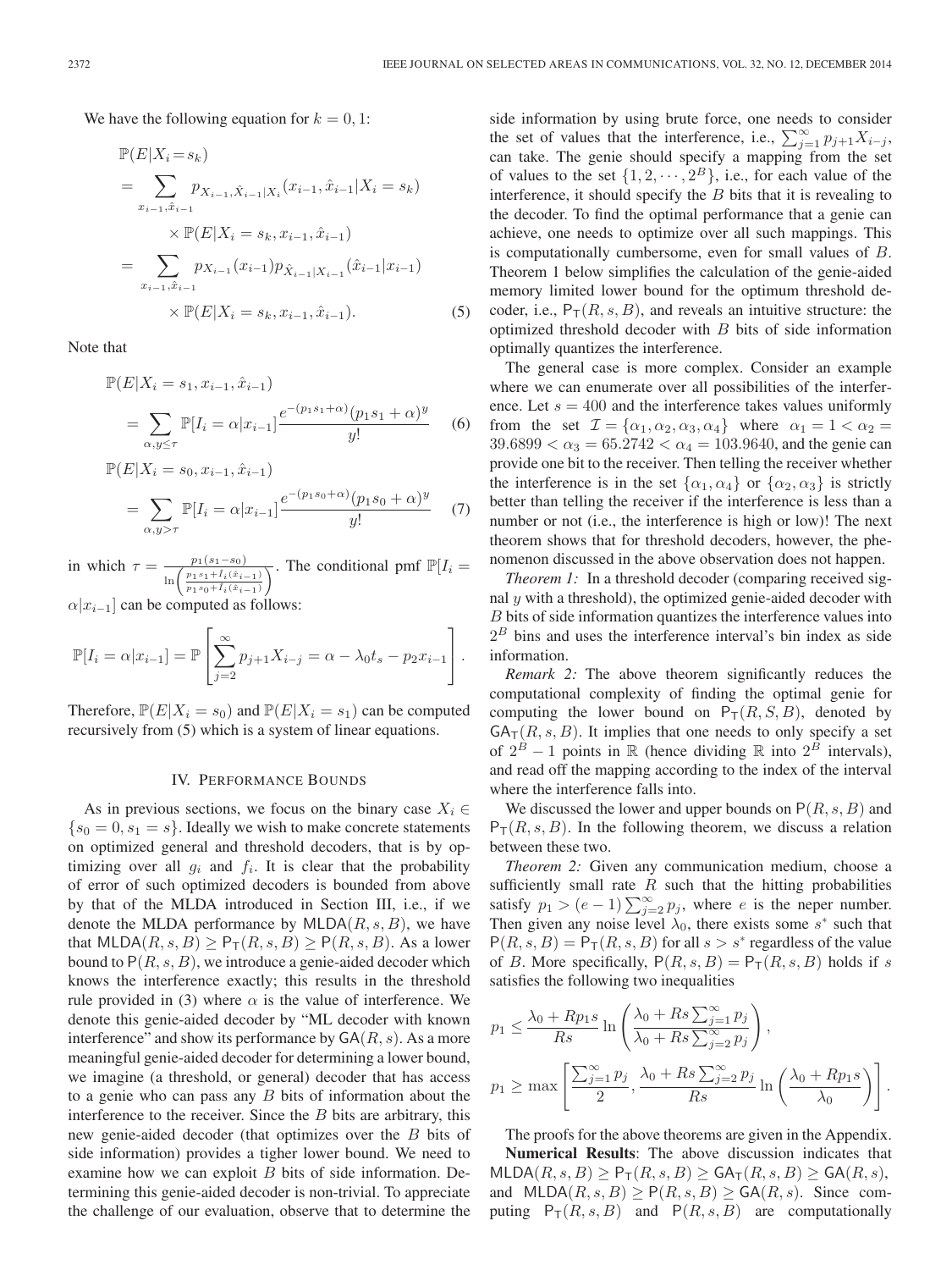

Fig. 2. (a): Main Model (CSK), (b): MCSK. Lower and upper bounds for limited memory receivers.

intractable, herein we compare the performance of the  $MLDA(R, s, B)$  with the two genie-aided decoders, i.e., with  $GA_T(R, s, B)$  and  $GA(R, s)$ , showing that they come close to each other and effectively sandwitching the desired  $P_T(R, s, B)$  and  $P(R, s, B)$ . Here and in the following numerical results, except for Fig. 8, we use a one-dimensional Brownian motion without drift, as in [4], [7], since for this motion, closed form expressions for hitting probabilities  $p_k$ 's can be found. For one-dimensional motion without drift, the hitting probabilities can be found as follows [14, 5.3]:  $p_1=2Q\left(\frac{\rho}{\sqrt{t_s}}\right)$ , and

$$
p_k = 2Q\left(\frac{\rho}{\sqrt{kt_s}}\right) - 2Q\left(\frac{\rho}{\sqrt{(k-1)t_s}}\right), \quad k = 2, 3, \cdots \tag{8}
$$

where  $\rho \triangleq d/\sqrt{2D}$  is a single parameter that summarizes how the diffusion constant  $(D)$  and the distance between the transmitter and the receiver  $(d)$  affect the communication channel between the transmitter and the receiver. The hitting probabilities depend on R and  $\rho$ (representing transmission rate and channel parameter, respectively) only through  $\rho^2 R = \rho^2/t_s$ .

So, we can set a particular value for  $\rho$  and discuss the gap between the lower and upper bounds in terms of the rate R. A practical value for  $\rho^2$  is 0.3 [17]. See [20] for first hitting probabilities in a 3-d model.

Fig. 2(a) depicts MLDA( $R$ , s, B) and  $GA_T(R, s, B)$  for  $B =$ 1, 2 and  $GA(R, s)$  in terms of R for  $s = 60$  and noise power  $\lambda_0 = 0.4$ . The subfigure (a) is for CSK modulation, which is the setup we have used so far. The top two curves are for  $B = 1$ , the two bottom curves are for  $B = 2$ , and the lowest curve is for  $G(A(R, s)$  (known interference). The range of R is chosen such that the error probabilities are in a reasonable range. This shows that the lower and upper bounds are close to each other. It can be seen that MLDA( $R$ ,  $s$ ,  $B = 2$ ) is lower than  $GA_T(R, s, B = 1)$ 1). The curves become much closer to each other (depicted in the Fig. 2(b)) when we apply the lower and upper bounds to the MCSK modulation scheme, as will be further discussed in Section VI. To generate the results of this figure, the threshold values for computing  $GA_T(R, s, B)$  have been computed using a brute-force search.

*Remark 3:* In Fig. 2, the condition of Theorem 2 is satisfied. Therefore the lower bound curves for the threshold decoder  $(GA<sub>T</sub>(R, s, B))$  are also lower bounds for  $P(R, s, B)$ .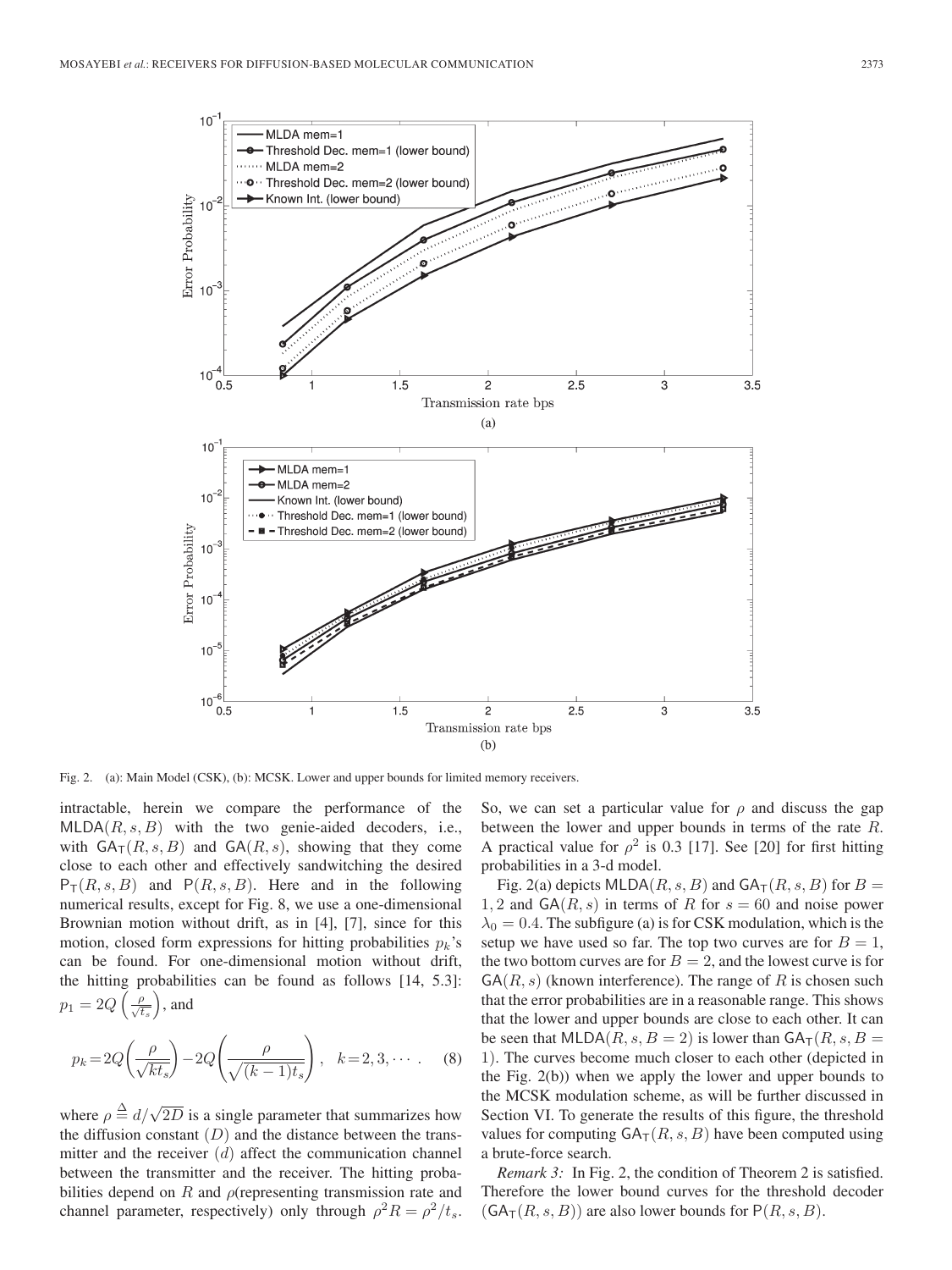More generally we can compare the lower and upper bounds for the practical range of  $s \in [20:100]$  and  $R \in [1:15]$  bps and the background noise  $\lambda_0 = 0$ . Here are the results for  $P_T(R, s, B)$ :

- For  $B = 1$ , the upper bound (MLDA(R, s, B)) is less than 1.6 times the lower bound  $(GA<sub>T</sub>(R, s, B))$  throughout the range of parameters. Therefore we can find  $P_T(R, s, 1)$ that lies between the two within a factor of 1.6. So for instance, if the error probability of MLDA is  $1.6 \times 10^{-3}$ , the lower bound ( $GA_T(R, s, B)$ ) is greater than 10<sup>-3</sup> and hence  $P_T(R, s, 1) = a \times 10^{-3}$  for some  $a \in [1 : 1.6]$ .
- For  $B = 2$ , the upper bound (MLDA(R, s, B)) is less than 4.3 times the lower bound  $(GA<sub>T</sub>(R, s, B))$  throughout the range of parameters

The results for  $P(R, s, B)$  are as follows: for  $B = 1$ , the upper bound  $(MLDA(R, s, B))$  is less than 12.5 times the lower bound  $(GA(R, s))$ . For  $B = 2$ , the upper bound  $(MLDA(R, s, B))$  is less than 10.5 times the lower bound  $(GA(R, s)$ . Observe that a ratio less than or equal to 10 implies that the lower and upper bound are of the same order.

As another example, if we vary the noise  $\lambda_0$  in the interval [0, 50],  $s \in [20, 80]$  and  $R \in [2, 15]$  bps, we get the following ratios for  $P_T(R, s, B)$ : For  $B = 1$ , the upper bound  $(MLDA(R, s, B))$  is less than 1.75 times the lower bound  $(GA_{\mathsf{T}}(R, s, B))$ . For  $B = 2$ , the upper bound  $(MLDA(R, s, B))$  is less than 2.5 times the lower bound  $(GA<sub>T</sub>(R, s, B))$ . The results for  $P(R, s, B)$  are as follows: For  $B = 1$ , the upper bound (MLDA(R, s, B)) is less than 21 times the lower bound( $\mathsf{GA}(R, s)$ ). For  $B = 2$ , the upper bound (MLDA( $R$ ,  $s$ ,  $B$ )) is less than 5.5 times the lower bound  $(GA(R, s))$ . These ratios become much better if we apply the lower and upper bounds to the MCSK modulation scheme (see Section VI).

## V. PROPOSED RECEIVER: MULTIPLE READS

We now turn to the second main building block of a general decoder as depicted in Fig. 1, namely the counter block. Unlike previous works, we assume that the value of the counter is read every  $t_s/N$  seconds rather than every  $t_s$  seconds where  $t_s$  is the duration of each transmission time slot; we call this a multi-read system.<sup>3</sup> Here  $N$  is a natural number, indicating the number of sub-time-slots. The number of received molecules in sub-timeslot q of time slot i is denoted by  $Y_{i,q}, q \in [1:N]$ .

Similar to (8), we can derive the probability of hitting of a molecule in the sub-time-slots. Consider a particular molecule released at the beginning of a time slot. The probability that it hits the receiver during the q-th sub-time-slot of the next  $k$ -th time slot is equal to

$$
p_{k,q} = 2Q\left(\frac{\rho}{\sqrt{(k-1+\frac{q}{N})t_s}}\right) - 2Q\left(\frac{\rho}{\sqrt{(k-1+\frac{q-1}{N})t_s}}\right),\tag{9}
$$

<sup>3</sup>Uniform sampling is not necessarily the best strategy, but it is a simple and conventional one.

where  $k \in \mathbb{N}$  and  $q \in [1:N]$ . Note that  $\sum_{q} p_{k,q} = p_k$  as defined by (8). The key observation is the fact that for a fixed value of k, the hitting probability  $p_{kq}$  varies for different values of q, i.e., in general  $p_{k,q} \neq p_{k,q'}$  for  $q \neq q'$ . Therefore, we will have N independent Poisson distributions with *distinct means*. The sum of these N Poisson variables would be the total read in the entire time slot, and would not be a sufficient statistic for decoding the message, since the parameters of the N Poisson distributions are not equal. Thus, more samples results in more information and better performance.

The MLDA decoder for multiple reads is provided next. As before, we assume that the decoder has a memory of B bits that stores the last  $B$  decoded bits. Using this memory the decoder estimates  $I_{i,q}$  of time slot i resulted by previous symbols in q-th sub-time-slot as

$$
\hat{I}_{i,q} = \lambda_0 t_s + \sum_{j=1}^B p_{j+1,q} \hat{X}_{i-j} + \frac{(s_0 + s_1)}{2} \sum_{j=B+1}^\infty p_{j+1,q}. \tag{10}
$$

The decoder assumes the previously decoded symbols are correctly decoded and uses the N observations in the current time slot for decoding. The associated decision rule is as follows:

$$
\max_{j \in \{0,1\}} p(y_{i,1}, \dots, y_{i,N} | X_i = s_j, \hat{X}_{i-1}
$$

$$
= \hat{x}_{i-1}, \dots, \hat{X}_{i-B} = \hat{x}_{i-B}), \quad (11)
$$

which results in

$$
\sum_{q=1}^{N} y_{i,q} \ln \left( \frac{\hat{I}_{i,q} + p_{1,q} s_1}{\hat{I}_{i,q} + p_{1,q} s_0} \right) \gtrsim_{s_0}^{s_1} (s_1 - s_0) \sum_{q=1}^{N} p_{1,q} = (s_1 - s_0) p_1.
$$
\n(12)

We observe that if the probabilities of hitting for all subtime slot were the same, the above multiple reads decision rule reduces to the one read decision rule. The analysis of the probability of error of the above decoder using the saddle-point method is given in Appendix C.

To justify receiver sampling at a higher rate than the transmission rate, we numerically examine the performance of multiple-read MLDA. We see that the performance improves by increasing  $N$ , significantly for small values of  $N$ , but the amount of increase saturates from some point onwards.

Fig. 3 shows the probability of error of MLDA versus time slot durations for different number of observations in one time slot resulted by simulation and also saddle point analysis. The figure shows that the analysis is compatible with the simulation results. Also, it is observed that increasing N, significantly improves the probability of error. Specially, as  $t_s$  increases the improvement is more noticeable. Fig. 4 shows the probability of error of MLDA versus  $N$  for different values of decoder memory, B, computed by the saddle point analysis. It is observed that increasing  $N$  up to 4, significantly improves the probability of error. For  $N > 4$  the improvement is not noticeable.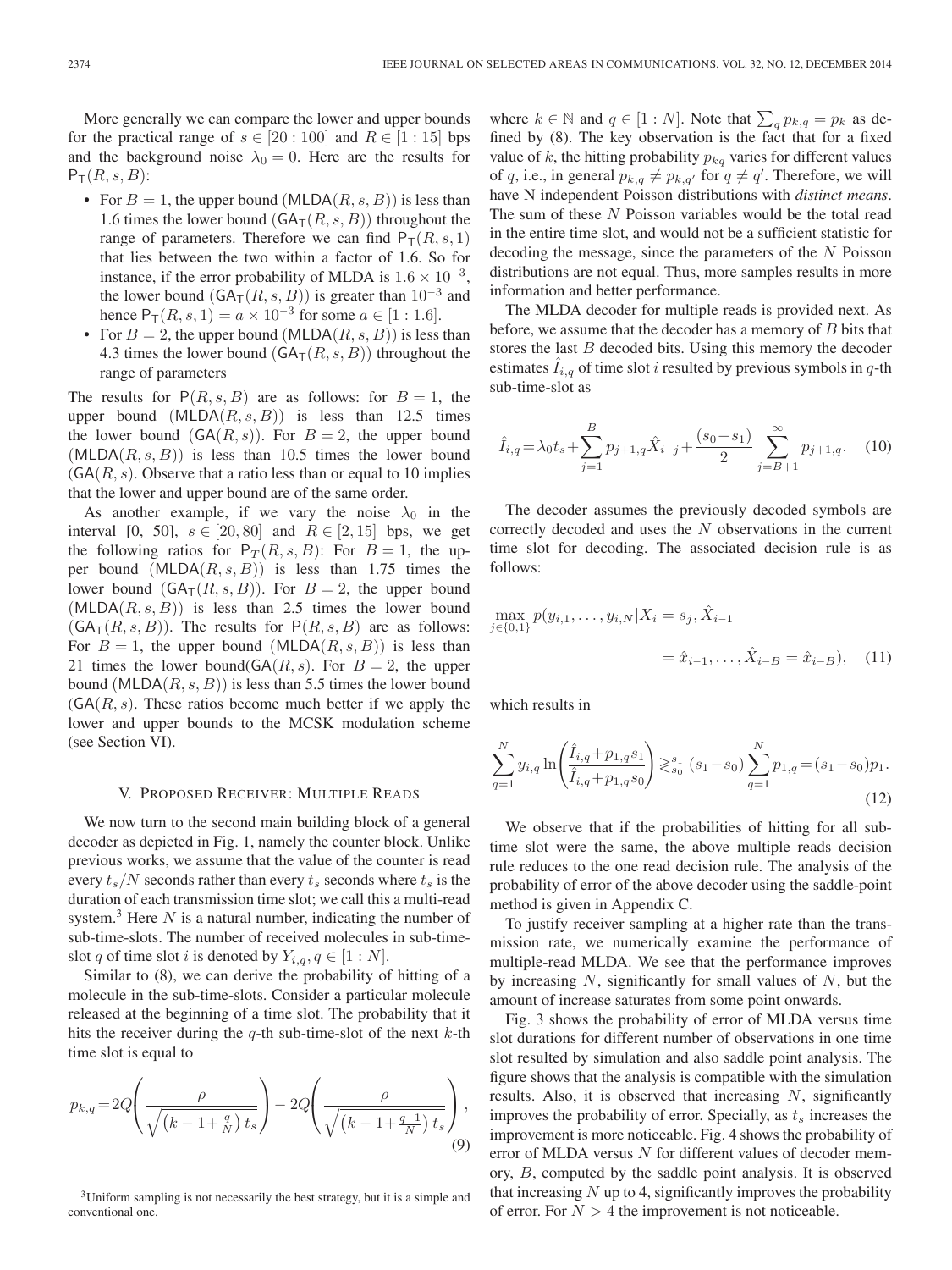

Fig. 3. Probability of error for zero delay decoder with multiple reads in terms of time slot duration. Parameters for this figure:  $B = 1$ ,  $s = 40$  and  $\lambda_0 = 4$ .



Fig. 4. Probability of error for zero delay decoder with multiple reads in terms of N. Parameters for this figure:  $s = 40$  and  $\lambda_0 = 4$ ,  $t_s = 5$  sec.

## VI. APPLICATION TO MCSK

MCSK is a modulation technique introduced in [6] in which two molecule types are utilized, though not for data transmission. At the transmitter, the molecule types (for instance,  $A_1$ ) and  $A_2$ ) alternate from one symbol interval to the next one (so for instance molecule type  $A_1$  is used in odd time slots and molecule type  $A_2$  is used in even time slots). This causes a reduction in the interference from the same molecule type. More specifically, if we focus on molecules of type  $A_1$ , we would have  $X_i = 0$  for all even i (no transmission of  $A_1$  molecules in the even time slots). Therefore the interference plus noise term would become  $I_i = \lambda_0 t_s + \sum_{k=1}^{\infty} p_{k+1} X_{i-k} = \lambda_0 t_s + \sum_{k=1}^{\infty} p_k$  $\sum_{k=2,k}^{\infty} e^{i k}$  even  $p_{k+1}X_{i-k}$ . The ideas developed above can be adapted to MCSK. For numerical evaluations, we have assumed that  $\rho^2 = 0.3$ . In all of the figures we assumed B bits for storing the data of each molecule type in the MLDAs (thus 2B bits of memory in total). Fig. 5 depicts the plot of probability of error for MCSK scheme for proposed simple receiver for different values of B versus transmission rate for  $s = 60$  and background noise power  $\lambda_0 = 0.4$ . In the same figure, the probability of error of an ML decoder with *known interference* (interference is fully available at the receiver) is drawn. This curve clearly serves as a lower bound. It is seen that as the memory B increases, probability of error of the MLDA decays. Further, the figure shows that for  $B = 3$  the simple receiver is pretty close to the performance of the ML decoder with known interference. This figure also contains a curve labeled by "the int. is not considered", which corresponds to a "conventional receiver" that ignores the existence of interference, but uses MAP decoding. This simple decoder has been commonly used in previous works; for instance see [5].



Fig. 5. Performance of MLDA for different memory size along with the lower bound (for MCSK).



Fig. 6. Performance of MLDAs for large background noise.

Fig. 6 depicts the probability of error for the proposed simple receivers versus the transmission rate for  $s = 80$  and background noise power  $\lambda_0 = 40$  for MCSK modulation. It is observed that as the transmission rate increases  $(t<sub>s</sub>$  decreases), the environmental noise decreases as well, while the main signal term and the interference term increase. Accordingly, there is a trade-off between the constructive and destructive terms. It can be interpreted from the figure that by increasing the transmission rate, the probability of error first decreases until it reaches its minimum value for a specific value of the transmission rate (about 1.5 depending on the curve). After this value, increasing the rate increases all probabilities of error. Fig. 7 plots the maximum possible rate when the probability of error is less than or equal to 0.005 for a given s. This is plotted for the known interference lower bound and MLDAs with different memories. Fig. 8 is same as Fig. 2(a) except that it is for a three dimensional medium; here  $s = 120$ . The transmitter is located at  $[0, 0, 0]^T$ ; the receiver is assumed to be a cube of length of  $2 \mu m$ , with the center of the cube located at  $[8, 8, 8]^T \mu$ m. Hitting probabilities were estimated using extensive numerical simulation.

We end this section by diverging from the main theme of the paper and briefly commenting on the MCSK modulation scheme. In the original MCSK, it was assumed that the receiver counts the number of molecules of type  $A_1$  in odd time slots and molecules of type  $A_2$  in even time slots. If it is possible to count both molecule types in the same time slot, one can postpone decoding of the current symbol for one time slot to exploit the molecules counted in both of the current and the next time slot, i.e.,  $Y_i$  and  $Y_{i+1}$  in the decoding process. In other words, in the even time slots where the transmitter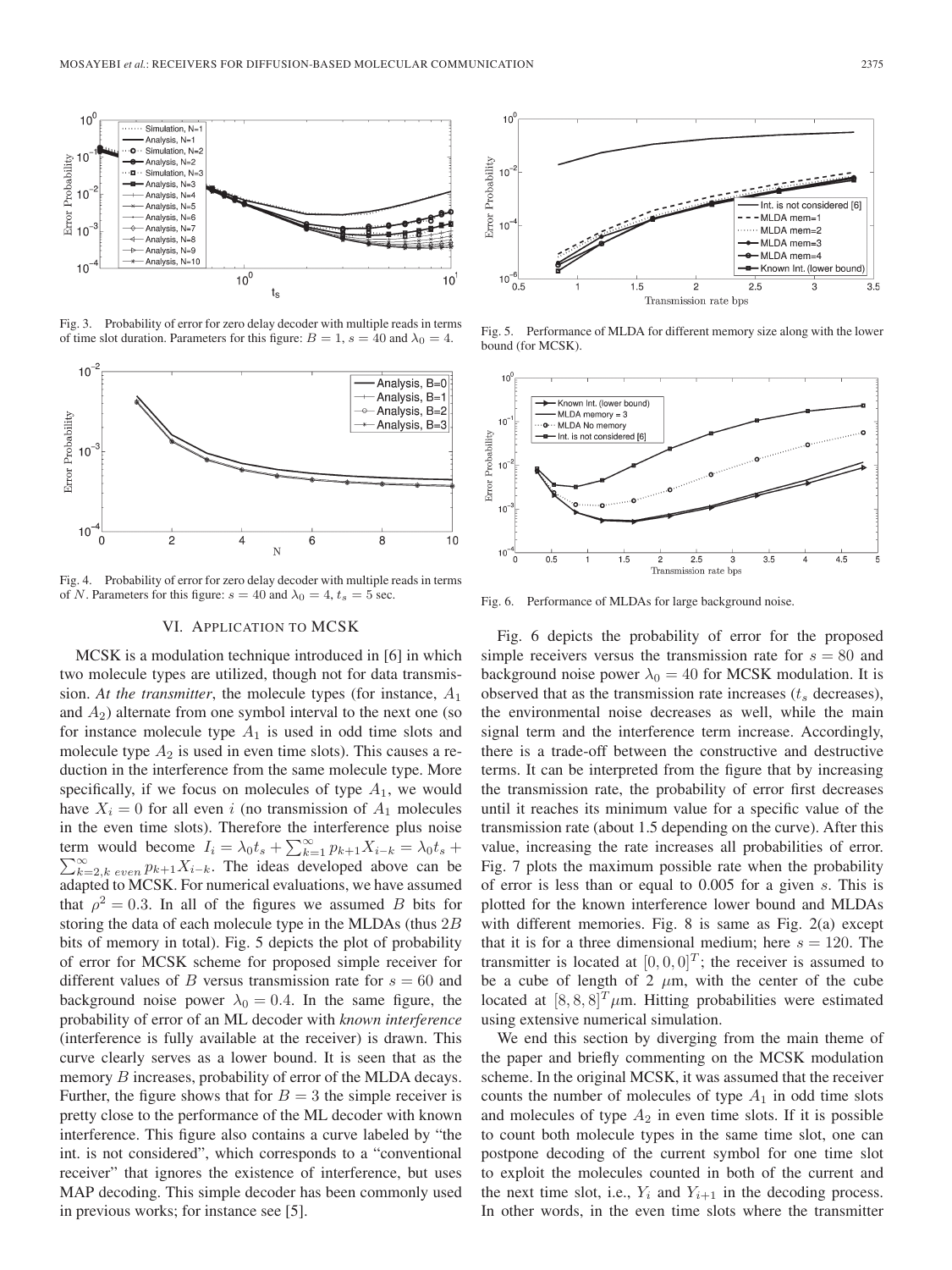

Fig. 7. The maximum possible rate when the probability of error is less than or equal to 0.005 for a given s.



Fig. 8. Performance of MLDA for different memory size along with the lower bound for 3-D medium (for MCSK). Parameters for this figure:  $s = 120$  and  $\lambda_0 = 0.$ 

releases molecules of type  $A_2$ , we count molecules of type  $A_1$ that arrive from transmission in the previous time slot. For the MAP decision rule for one-delay decoding, one has to compare  $p(Y_i = y_1, Y_{i+1} = y_1, |X_i = x, K_i = k)$  for different values of x. This probability is equal to

$$
\mathbb{E}_{I_i, I_{i+1}|K_i=k} \frac{e^{-(p_1x+I_i)}(p_1x+I_i)^{y_1}}{y_1!} \times \frac{e^{-(p_2x+I_{i+1})}(p_2x+I_{i+1})^{y_2}}{y_2!}
$$

where we used the fact that given  $I_i, I_{i+1}$  and X, rv's  $Y_i$ and  $Y_{i+1}$  are independent because of the thinning property of Poisson distribution. The formula for the MLDA decoder with one delay for MCSK can be computed as follows: having  $K_i = (\hat{X}_{i-2}, \hat{X}_{i-4}, \cdots, \hat{X}_{i-2B})$  in the memory, we estimate

$$
\hat{I}_i = \lambda_0 t_s + p_3 \hat{X}_{i-2} + \dots + p_{2B+1} \hat{X}_{i-2B} \n+ \frac{s_0 + s_1}{2} \sum_{j=B+1}^{\infty} p_{2j+1}, \n\hat{I}_{i+1} = \lambda_0 t_s + p_4 \hat{X}_{i-2} + \dots + p_{2B+2} \hat{X}_{i-2B} \n+ \frac{s_0 + s_1}{2} \sum_{j=B+1}^{\infty} p_{2j+2}.
$$



Fig. 9. Probability of error for delayed and zero decoding with oversampling. Parameters for this figure:  $B = 4$ ,  $s = 800$  and  $\lambda_0 = 40$ .

Then the decision rule can be worked out as follows:

$$
\underset{x \in \{s_0, s_1\}}{\arg \min} e^{-(p_1 + p_2)x} (p_1 x + \hat{I}_i)^{y_1} (p_2 x + \hat{I}_{i+1})^{y_2}
$$

$$
= \underset{x \in \{s_0, s_1\}}{\arg \min} - (p_1 + p_2)x + y_1 \log(p_1 x + \hat{I}_i) + y_2 \log(p_2 x + \hat{I}_{i+1}),
$$

resulting in a threshold rule. For MLDA with one delay, when having multi-read, a decision rule similar to  $(12)$  can be obtained. Fig. 9 demonstrates both effects of delay decoding and multi-sampling. It is seen that with large transmission rates, the probability of error decreases when we use delay decoding plus multi-sampling.

## VII. CONCLUSION

In this paper, we studied diffusion-based molecular communication and demonstrated that we can use a simple threshold decoder to attain error probabilities close to optimal ones. This is of practical importance since nanomachines are resourcelimited devices. We further proved a theoretical result that reduces the computational complexity of finding the performance of an optimal threshold decoder, and found a sufficient condition under which an optimal ML decoder becomes a threshold one. We also studied the effect of multiple reads at the receiver, and showed that taking multiple samples can improve the performance significantly. As a future work, one can relax the assumptions we have made (uncoded transmission at the transmitter and the zero delay at the receiver) and propose simple, practical transmitter and receivers that are near optimal for more general class of encoder and decoders. We believe that the ideas introduced in this paper, including the genie-aided lower bounds, can be helpful in that quest.

#### APPENDIX

#### *A. Proof of Theorem 1*

*Proof:* Recall that we assume a genie provides B bits to the decoder. The genie maps  $I_i = \alpha$  to the value k where  $k \in \{1, 2, \dots, 2^B\}$ . With a slight abuse of notation, we also denote this mapping by  $k(\alpha)$ . The decoder in turn maps k to the employed threshold,  $\tau_k \in \mathbb{Z}$ ; thus the interference  $\alpha$  would end up mapping to  $\tau_{k(\alpha)}$ .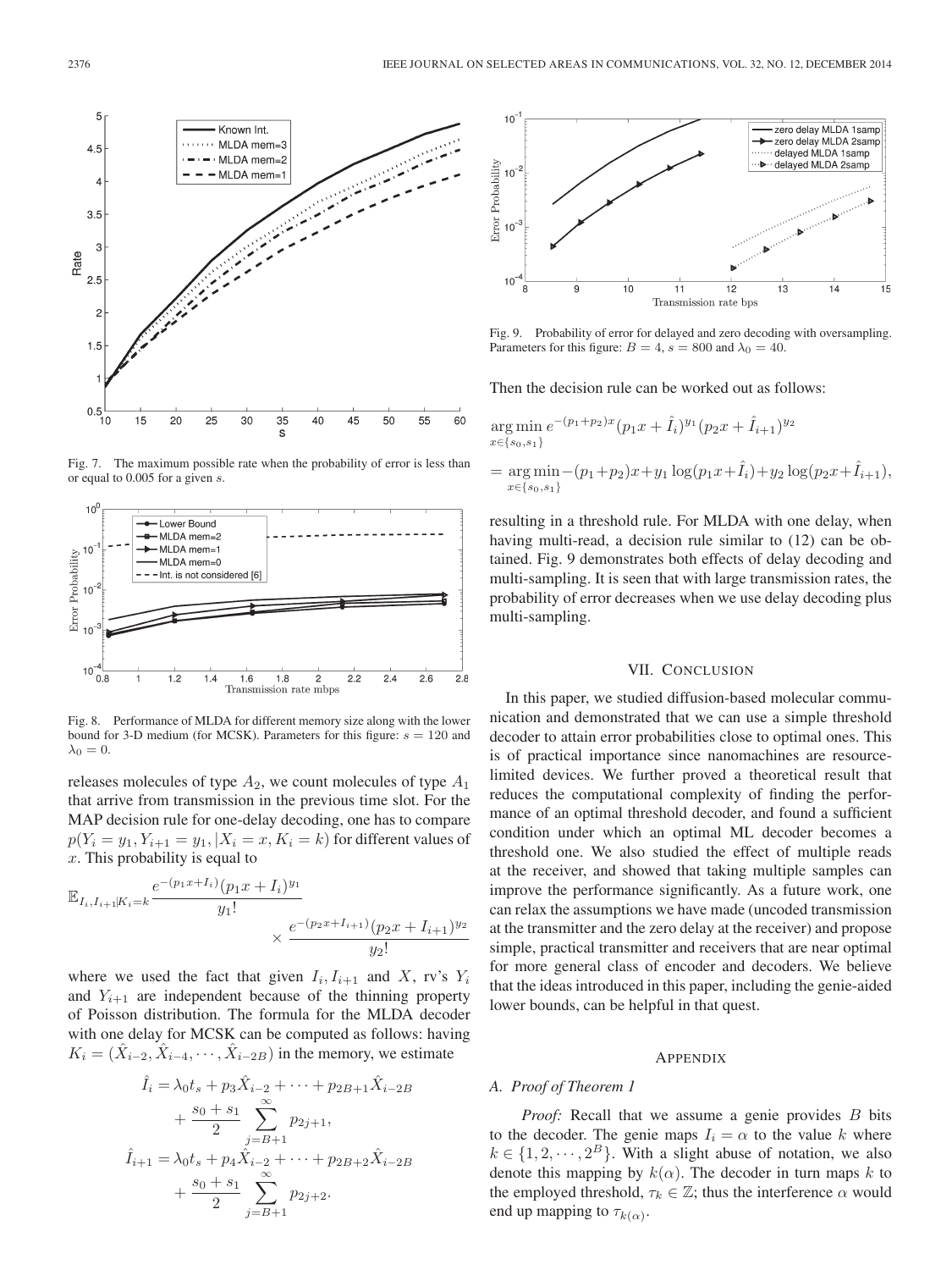For a given value of interference  $\alpha$  and an arbitrary threshold T, the probability of error for equally likely transmission rates  $X_i$  is

$$
\mathbb{P}(E|\alpha,T) = \frac{1}{2} \left[ \sum_{y < T} e^{-(\alpha + p_1 s)} \frac{(\alpha + p_1 s)^y}{y!} + \sum_{y \ge T} e^{-\alpha} \frac{\alpha^y}{y!} \right]. \tag{13}
$$

Thus total probability of error, averaging over the interference is,

$$
\mathbb{P}(E) = \sum_{\alpha} \mathbb{P}\left[I_i = \alpha\right] \mathbb{P}\left(E|\alpha, \tau_{k(\alpha)}\right). \tag{14}
$$

To minimize  $\mathbb{P}(E)$  one needs to do minimization over two sets (1) minimization over the genie's mapping,  $k(\alpha)$ , and (2) minimization over the set of thresholds  $\{\tau_k, 1 \leq k \leq 2^B\}$ . We can first do minimization over (2) and then over (1), i.e.,  $\min_{\{\tau_k, 1 \le k \le 2^B\}} \min_{k(\alpha)} \mathbb{P}(E)$ . We prove a much stronger statement than needed. We show that for *any* fixed choice of  ${\tau_k, 1 \leq k \leq 2^B}$ , when we minimize the probability of error over the set (1) of all mappings  $k(\alpha)$ , the form of the solution is one of quantizing the interference values into  $2<sup>B</sup>$  bins and using the interference interval's bin index as the value for  $k(\alpha)$ . Take a fixed set of thresholds  $\{\tau_k, 1 \leq k \leq 2^B\}$ . Using (14), to minimize the probability of error, the genie should choose  $k(\alpha)$ as follows:

$$
k(\alpha) = \arg \min_{k \in [1:2^B]} \mathbb{P}(E|\alpha, \tau_k). \tag{15}
$$

The optimizing  $k$  may not be unique, in which case, we can choose any value from the optimizing set. We wish to show that the mapping  $\alpha \mapsto k(\alpha)$  results in the quantization of the interference as stated in the theorem. It suffices for us to show that if  $\alpha_1$ and  $\alpha_2$  are mapped to some k<sup>\*</sup>, and  $\alpha_3$  is in the interval  $[\alpha_1, \alpha_2]$ then  $\alpha_3$  can be also mapped to the same  $k^*$ . In other words, for all k' we have  $\mathbb{P}(E|\alpha_3, \tau_{k^*} \leq \mathbb{P}(E|\alpha_3, \tau_{k'})$ . We show our desired statement via contradiction. Suppose there is some  $k' \neq$  $k^*$  such that  $\mathbb{P}(E|\alpha_3, \tau_{k^*}) > \mathbb{P}(E|\alpha_3, \tau_{k'})$ . Since  $\alpha_1$  and  $\alpha_2$ were mapped to k, by equation (15), we get that  $\mathbb{P}(E|\alpha_1, \tau_{k^*}) \leq$  $\mathbb{P}(E|\alpha_1, \tau_{k'})$  and  $\mathbb{P}(E|\alpha_2, \tau_{k^*}) \leq \mathbb{P}(E|\alpha_2, \tau_{k'})$ . Consider the difference function  $d(x) = \mathbb{P}(E|x, \tau_{k}) - \mathbb{P}(E|x, \tau_{k^*})$ , where by  $\mathbb{P}(E|x,\tau_{k'})$  we mean the right hand side of (13) when we formally replace  $\alpha$  with a variable x, and T with  $\tau_{k'}$ . Then  $d(\alpha_1) \geq 0$ ,  $d(\alpha_2) \geq 0$  and  $d(\alpha_3) < 0$ . Since  $0 \leq \alpha_1 < \alpha_3 < \alpha_2$ , and  $d(x)$  is continuous in x, the function  $d(x)$  would have at least two non-negative zeros.

We will arrive at a contradiction by showing that  $d(x)$  has at most one non-negative zero. Since the number of nonnegative zeros of  $d(x)$  and  $-d(x)$  are the same, without loss of generality we assume that  $\tau_{k'} > \tau_{k^*}$ . Let  $T_1 = \tau_{k^*}, T_2 =$  $\tau_{k'}$ . Then  $d(x) = \frac{1}{2} \sum_{y=T_1}^{T_2-1} \frac{e^{-x}}{y!} [x^y - e^{-p_1 s} (x + p_1 s)^y]$ . The number of non-negative zeros of  $d(x)$  is the same as the number of non-negative zeros of  $e^x d(x)$ . Observe that  $e^x d(x) =$  $\frac{1}{2}\sum_{y=T_1}^{T_2-1} \frac{1}{y!} [x^y - e^{-p_1 s}(x+p_1 s)^y]$  is a polynomial. Since zero is not a root of this polynomial, non-negative roots are equivalent to positive roots. Thus we can use Descartes' rule of signs to find an upper bound on the number of positive zeros. According to Descartes' rule of signs, the number of sign changes between consecutive non-zero coefficients of a polynomial is an upper bound on the number of positive zeros. Expanding the terms in  $e^x d(x) = \sum_{n=0}^{T_2-1} a_n x^n$  where for  $n < T_1$ 

$$
a_n = -\frac{1}{2}e^{-p_1s} \sum_{y=T_1}^{T_2-1} \frac{1}{y!} \binom{y}{n} (p_1s)^{y-n},
$$

and for  $n \in [T_1 : T_2 - 1]$ 

$$
a_n = \frac{1}{2} \left[ \frac{1}{n!} - e^{-p_1 s} \sum_{y=n}^{T_2 - 1} \frac{1}{y!} {y \choose n} (p_1 s)^{y-n} \right].
$$

Clearly  $a_n < 0$  for  $n < T_1$ . We claim that  $a_n > 0$  for  $n \in [T_1 :$  $T_2 - 1$ , implying that there is no more than one change of sign. For  $n \in [T_1 : T_2 - 1]$  we have

$$
a_n = \frac{1}{2} \left[ \frac{1}{n!} - e^{-p_1 s} \sum_{y=n}^{T_2 - 1} \frac{1}{y!} {y \choose n} (p_1 s)^{y-n} \right]
$$
  
= 
$$
\frac{1}{2(n!)} \left[ 1 - e^{-p_1 s} \sum_{y=0}^{T_2 - n - 1} \frac{1}{y!} (p_1 s)^y \right]
$$

which is positive since  $e^{p_1 s} = \sum_{y=0}^{\infty} \frac{1}{y!} (p_1 s)^y > \sum_{y=0}^{T_2 - n - 1}$  $\frac{1}{y!}(p_1s)^y$ .

# *B. Proof of Theorem 2*

*Proof:* Consider a zero-delay memory limited decoder as defined in Section II-B, with the parameters  $s$ ,  $B$ , and R. Independent symbols  $X_1, X_2, \cdots$  are transmitted. Further, assume that the decoder uses the optimal MAP decoding rule for determining  $\hat{X}_i$ , i.e., with  $K_i = k$  stored in memory, at time *i*, the decoder compares  $\mathbb{P}(Y_i = y | K_i = k, X_i = 0)$  and  $\mathbb{P}(Y_i = y | K_i = k, X_i = s)$ .<sup>4</sup> Let us define

$$
P_{0k}(y) = \mathbb{P}(Y_i = y | K_i = k, X_i = 0)
$$
  
= 
$$
\sum_{\alpha} \mathbb{P}(I_i = \alpha | K_i = k) e^{-\alpha} \frac{\alpha^y}{y!},
$$
  

$$
P_{1k}(y) = \mathbb{P}(Y_i = y | K_i = k, X_i = s)
$$
  
= 
$$
\sum_{\alpha} \mathbb{P}(I_i = \alpha | K_i = k) e^{-(\alpha + p_1 s)} \frac{(\alpha + p_1 s)^y}{y!},
$$
 (16)

where  $I_i = \lambda_0 t_s + \sum_{k=1}^{\infty} p_{k+1} X_{i-k}$  is the interference plus noise at time i (and is independent of  $X_i$ ). Although not needed in the proof, we note that the probability of error of the decoder at time *i* can be written as  $\mathbb{P}(\hat{X}_i \neq X_i) = \frac{1}{2} \left[\sum_{k,y} \mathbb{P}(K_i =$ k) min $(P_{0k}(y), P_{1k}(y))$ ] We wish to determine the conditions on the rate  $R$  such that optimal MAP decoding reduces to a threshold detector in the presence of intersymbol interference. Equivalently, what are the conditions on  $R$  such that for each k, there exists a  $\tau(k)$  such that for all  $y < \tau(k)$  we have  $\max(P_{0k}(y), P_{1k}(y)) = P_{0k}(y)$  and for all  $y \ge \tau(k)$  we have

<sup>&</sup>lt;sup>4</sup>Note that  $K_i$  is independent of  $X_i$ ; we have also assumed equal probability messages, and therefore the MAP and ML decision rules are the same.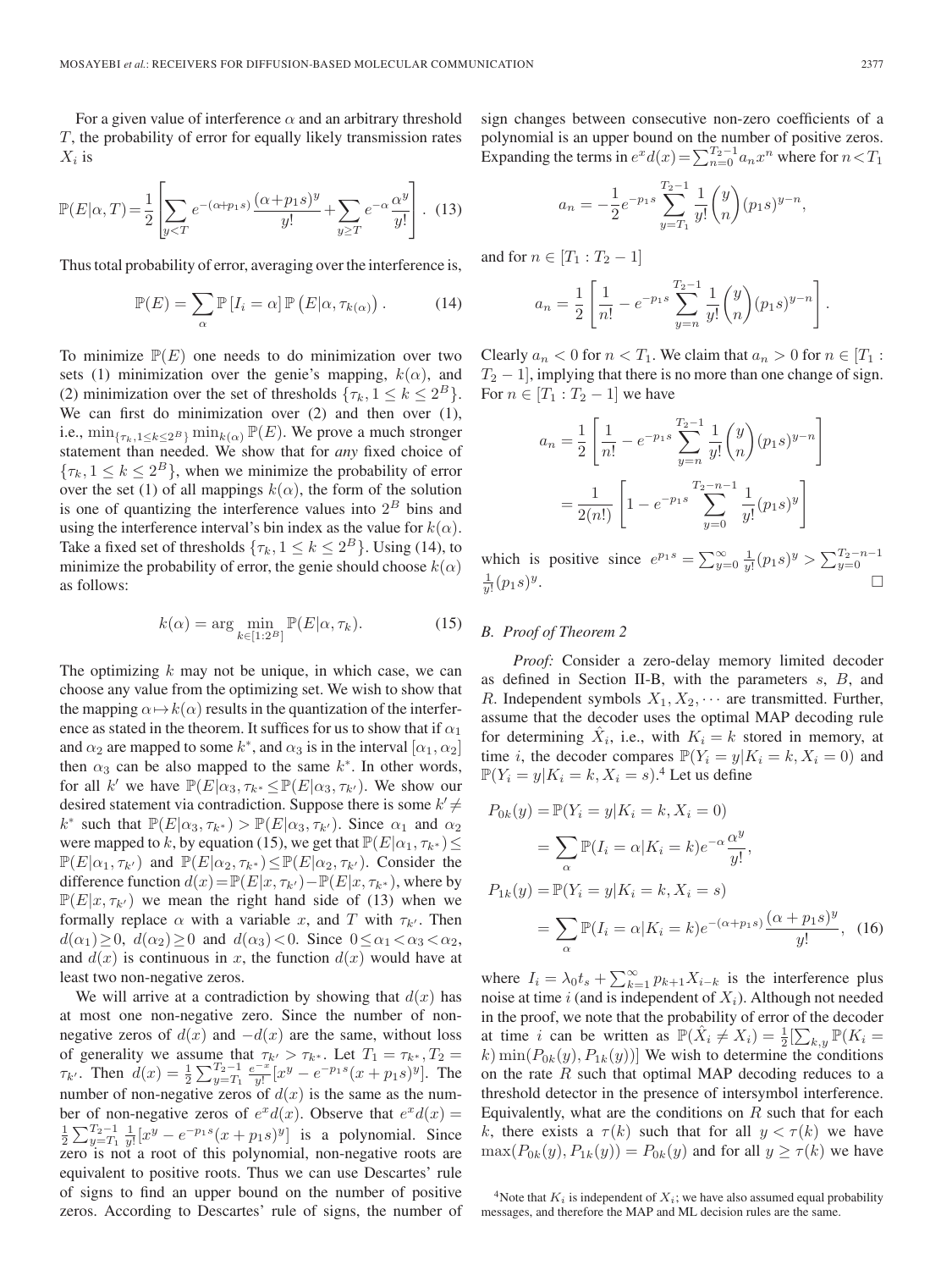$\max(P_{0k}(y), P_{1k}(y)) = P_{1k}(y)$ . These expressions are in turn, equal to:

$$
P_{0k}(y) \ge P_{1k}(y) \forall y < \tau(k), \ P_{0k}(y) \le P_{1k}(y) \forall y \ge \tau(k). \tag{17}
$$

Let  $\alpha_{max}$  and  $\alpha_{min}$  be the maximum and minimum possible interference values, respectively, i.e.,  $\alpha_{min} = \lambda_0 t_s$  and  $\alpha_{max} = \lambda_0 t_s + s \sum_{k=1}^{\infty} p_{k+1}$ . The following constraints form a set of sufficient conditions for (17) to hold: (1)  $p_1s + \alpha_{min} \ge$  $\alpha_{max}$ , (2)  $P_{0k}(y) \ge P_{1k}(y), \forall y \in [0, \alpha_{max}]$ , (3)  $P_{0k}(y) \le P_{0k}(y)$  $P_{1k}(y), \forall y \ge p_1s + \alpha_{min}$ , and (4)  $P_{0k}(y)$  is a decreasing function of y and  $P_{1k}(y)$  is an increasing function of y in  $[\alpha_{max}, p_1s + \alpha_{min}].$ 

The first condition is equivalent to  $p_1 \ge \sum_{j=1}^{\infty} p_j/2$ . For the second condition, observe that for any  $y \in [0, \alpha_{max}]$ ,

$$
P_{1k}(y) = \sum_{\alpha} \mathbb{P}(I_i = \alpha | K_i = k) e^{-(\alpha + p_1 s)} \frac{(\alpha + p_1 s)^y}{y!}
$$
  
\n
$$
= \sum_{\alpha} \mathbb{P}(I_i = \alpha | K_i = k) e^{-\alpha} \frac{\alpha^y}{y!} e^{-p_1 s} \left(\frac{\alpha + p_1 s}{\alpha}\right)^y
$$
  
\n
$$
\leq \sum_{\alpha} \mathbb{P}(I_i = \alpha | K_i = k) e^{-\alpha} \frac{\alpha^y}{y!} e^{-p_1 s}
$$
  
\n
$$
\times \left(\frac{\alpha_{min} + p_1 s}{\alpha_{min}}\right)^{\alpha_{max}}
$$
  
\n
$$
= e^{-p_1 s} \left(\frac{\alpha_{min} + p_1 s}{\alpha_{min}}\right)^{\alpha_{max}} P_{0k}(y),
$$

Thus, the second condition holds if  $e^{-p_1 s} \left( \frac{\alpha_{min} + p_1 s}{\alpha_{min}} \right)^{\alpha_{max}} \leq 1$ After simplification we get:

$$
p_1 \ge \frac{\alpha_{max}}{s} \ln \left( \frac{\alpha_{min} + p_1 s}{\alpha_{min}} \right)
$$
  
= 
$$
\frac{\lambda_0 t_s + s \sum_{j=2}^{\infty} p_j}{s} \ln \left( \frac{\lambda_0 t_s + p_1 s}{\lambda_0 t_s} \right).
$$
 (18)

For the third condition, observe that for any  $y \ge p_1 s + \alpha_{min}$ we have,

$$
P_{1k}(y) = \sum_{\alpha} \mathbb{P}(I_i = \alpha | K_i = k) e^{-\alpha} \frac{\alpha^y}{y!} e^{-p_1 s} \left(\frac{\alpha + p_1 s}{\alpha}\right)^y
$$
  
\n
$$
\geq \sum_{\alpha} \mathbb{P}(I_i = \alpha | K_i = k) e^{-\alpha} \frac{\alpha^y}{y!} e^{-p_1 s}
$$
  
\n
$$
\times \left(\frac{\alpha_{max} + p_1 s}{\alpha_{max}}\right)^{p_1 s + \alpha_{min}} = e^{-p_1 s} \left(\frac{\alpha_{max} + p_1 s}{\alpha_{max}}\right)^{p_1 s + \alpha_{min}} P_{0k}(y).
$$

Thus the second condition holds if  $e^{-p_1 s}(\frac{\alpha_{max}+p_1 s}{\alpha_{max}})^{p_1 s + \alpha_{min}} \ge$ 1 After simplification, we get:

$$
p_1 \le \frac{p_1 s + \alpha_{min}}{s} \ln\left(\frac{\alpha_{max} + p_1 s}{\alpha_{max}}\right)
$$
  
= 
$$
\frac{\lambda_0 t_s + p_1 s}{s} \ln\left(\frac{\lambda_0 t_s + s \sum_{j=1}^{\infty} p_j}{\lambda_0 t_s + s \sum_{j=2}^{\infty} p_j}\right).
$$
 (19)

The fourth condition automatically holds, since a Poisson distribution with parameter  $\lambda$  is increasing for  $0 \le y \le |\lambda|$  and decreasing for  $y \geq \lfloor \lambda \rfloor$ . Since  $P_{0k}(y)$  and  $P_{1k}(y)$  are linear combinations of several Poisson distributions with means  $\alpha$  and  $\alpha + p_1s$  respectively,  $P_{0k}(y)$  is decreasing after the maximum value of  $\alpha$ , i.e.,  $\alpha_{max}$  and  $P_{1k}(y)$  is increasing before the minimum value of  $\alpha + p_1s$ , i.e.,  $\alpha_{min} + p_1s$ .

Therefore, we need to find constraints on s that would imply  $p_1 \ge \sum_{j=1}^{\infty} p_j/2$  and (19). Substituting  $t_s = 1/R$  we can rewrite these equations as follows:

$$
p_1 \le \frac{\lambda_0 + Rp_1s}{Rs} \ln\left(\frac{\lambda_0 + Rs \sum_{j=1}^{\infty} p_j}{\lambda_0 + Rs \sum_{j=2}^{\infty} p_j}\right),
$$
  

$$
p_1 \ge \max\left[\frac{\sum_{j=1}^{\infty} p_j}{2}, \frac{\lambda_0 + Rs \sum_{j=2}^{\infty} p_j}{Rs} \ln\left(\frac{\lambda_0 + Rp_1s}{\lambda_0}\right)\right].
$$

If we let s converge to infinity, we get  $p_1 \ln(\sum_{j=1}^{\infty} p_j)$  $\sum_{j=2}^{\infty} p_j$  >  $p_1 > \sum_{j=1}^{\infty} p_j/2$  that is satisfied as long as  $p_1 >$  $(e-1)\sum_{j=2}^{\infty} p_j$ .

#### *C. Analysis of Probability of Error of Mutli-Read MLDA*

As the decoding of the current symbol is dependent on both the last transmitted and decoded symbols,  $\mathbb{P}(E|s_0)$  and  $\mathbb{P}(E|s_1)$ can be computed recursively from a system of equations similar to that explained earlier. To obtain this system of equations, one needs to compute the probabilities

$$
\mathbb{P}(E|X_i = x_i, \hat{I}_{i,1} = \hat{\alpha}_1, \dots, \hat{I}_{i,N} = \hat{\alpha}_N, I_{i,1} = \alpha_1, \dots, I_{i,N} = \alpha_N).
$$
  
Let us define the rv  $Z = \sum_{q=1}^N Y_{i,q} \ln\left(\frac{\hat{I}_{i,q} + p_{1,q} s_1}{\hat{I}_{i,q} + p_{1,q} s_0}\right) = \sum_{q=1}^N Y_{i,q} A_q$  and  $\tau = (s_1 - s_0)p_1$ . Then we have  

$$
\mathbb{P}(E|X_i = s_1, \hat{I}_{i,1} = \hat{\alpha}_1, \dots, \hat{I}_{i,N} = \hat{\alpha}_N, I_{i,1} = \alpha_1, \dots,
$$

$$
I_{i,N} = \alpha_N) = \mathbb{P}(Z < \tau | X_i = s_1, \hat{I}_{i,1} = \hat{\alpha}_1, \dots, \hat{I}_{i,N} = \hat{\alpha}_N,
$$

$$
I_{i,1} = \alpha_1, \dots, I_{i,N} = \alpha_N) + \frac{1}{2} \mathbb{P}(Z = \tau | X_i = s_1,
$$

$$
\hat{I}_{i,1} = \hat{\alpha}_1, \dots, \hat{I}_{i,N} = \hat{\alpha}_N, I_{i,1} = \alpha_1, \dots, I_{i,N} = \alpha_N) \tag{20}
$$
and

and

$$
\mathbb{P}(E|X_i = s_0, \hat{I}_{i,1} = \hat{\alpha}_1, \cdots, \hat{I}_{i,N} = \hat{\alpha}_N, I_{i,1} = \alpha_1, \cdots, I_{i,N} = \alpha_N)
$$
  
\n
$$
= \mathbb{P}(Z > \tau | X_i = s_0, \hat{I}_{i,1} = \hat{\alpha}_1, \cdots, \hat{I}_{i,N} = \hat{\alpha}_N, I_{i,1} = \alpha_1, \cdots,
$$
  
\n
$$
I_{i,N} = \alpha_N) + \frac{1}{2} \mathbb{P}(Z = \tau | X_i = s_0, \hat{I}_{i,1} = \hat{\alpha}_1, \cdots, \hat{I}_{i,N} = \hat{\alpha}_N,
$$
  
\n
$$
I_{i,1} = \alpha_1, \cdots, I_{i,N} = \alpha_N).
$$
\n(21)

Since the distribution of the decision rule in (12), which is a weighted sum of Poisson variables, does not have a closed form, we use a saddle point approximation [16] to analytically evaluate the performance. Let us denote the characteristic function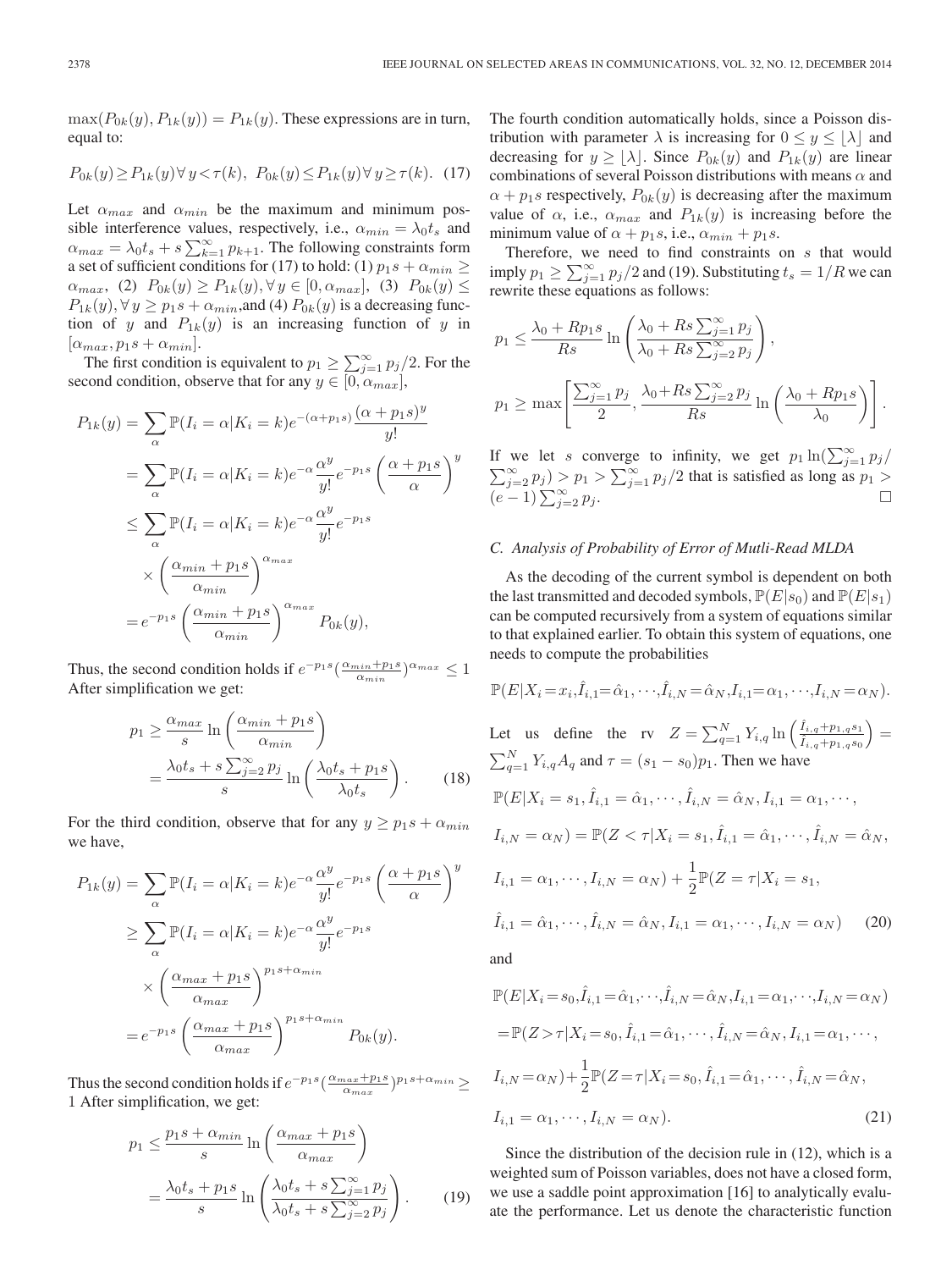of a rv Z as  $\Phi_Z(\zeta) = \mathbb{E}(e^{\zeta Z})$ . Based on the saddle point approximation we have

$$
\mathbb{P}(Z > \tau | x_i, \hat{\alpha}_1, \dots, \hat{\alpha}_N, \alpha_1, \dots, \alpha_N)
$$
\n
$$
+ \frac{1}{2} \mathbb{P}(Z = \tau | x_i, \hat{\alpha}_1, \dots, \hat{\alpha}_N, \alpha_1, \dots, \alpha_N)
$$
\n
$$
= \frac{\exp(\Psi_{Z | x_i, \hat{\alpha}_1, \dots, \hat{\alpha}_N, \alpha_1, \dots, \alpha_N}(\zeta_0))}{\sqrt{2\pi \Psi_{Z | x_i, \hat{\alpha}_1, \dots, \hat{\alpha}_N, \alpha_1, \dots, \alpha_N}(\zeta_0)} (1 + R(\zeta_0)), \quad (22)
$$
\n
$$
\mathbb{P}(Z < \tau | x_i, \hat{\alpha}_1, \dots, \hat{\alpha}_N, \alpha_1, \dots, \alpha_N)
$$
\n
$$
+ \frac{1}{2} \mathbb{P}(Z = \tau | x_i, \hat{\alpha}_1, \dots, \hat{\alpha}_N, \alpha_1, \dots, \alpha_N)
$$
\n
$$
= \frac{\exp(\Psi_{Z | x_i, \hat{\alpha}_1, \dots, \hat{\alpha}_N, \alpha_1, \dots, \alpha_N}(\zeta_1))}{\sqrt{2\pi \Psi_{Z | x_i, \hat{\alpha}_1, \dots, \hat{\alpha}_N, \alpha_1, \dots, \alpha_N}(\zeta_1)} (1 + R(\zeta_1)), \quad (23)
$$

in which  $\Psi_{Z|x_i,\hat{\alpha}_1,...,\hat{\alpha}_N,\alpha_1,...,\alpha_N}(\zeta) =$  $\ln \left( \right.$  $\left(\frac{\Phi_{Z|x_i,\hat{\alpha}_1,...,\hat{\alpha}_N,\alpha_1,...,\alpha_N}(\zeta)e^{-\tau\zeta}}{|\zeta|}\right)$ , and  $\zeta_0$  and  $\zeta_1$  are the positive and negative roots of the following equation, respectively:

$$
\frac{d\Psi_{Z|x_i,\hat{\alpha}_1,\dots,\hat{\alpha}_N,\alpha_1,\dots,\alpha_N}(\zeta)}{d\zeta} = 0.
$$
 (24)

Observation  $Y_{i,q}$  conditioned to  $X_i = x_i, \hat{I}_{i,1} = \hat{\alpha}_1, \dots,$  $\hat{I}_{i,N} = \hat{\alpha}_N, I_{i,1} = \alpha_1, \dots, I_{i,N} = \alpha_N$  is a Poisson rv:  $Y_{i,q} \sim Poisson(\lambda_q)$  where  $\lambda_q = \hat{\alpha}_q + p_{1,q}x_i$  and therefore  $\Phi_{Y_{i,q}|x_i,\hat{\alpha}_1,\dots,\hat{\alpha}_N,\alpha_1,\dots,\alpha_N}(\zeta) = e^{(\lambda_q(e^{\zeta}-1))}$ . On the other hand

$$
\Phi_{Z|x_i, \hat{\alpha}_1, \dots, \hat{\alpha}_N, \alpha_1, \dots, \alpha_N}(\zeta)
$$
\n
$$
= \mathbb{E}\left\{e^{\zeta Z}|x_i, \hat{\alpha}_1, \dots, \hat{\alpha}_N, \alpha_1, \dots, \alpha_N\right\}
$$
\n
$$
= \mathbb{E}\left\{e^{\zeta \sum_{q=1}^N A_q Y_{i,q}}|x_i, \hat{\alpha}_1, \dots, \hat{\alpha}_N, \alpha_1, \dots, \alpha_N\right\}
$$
\n
$$
= \prod_{q=1}^N \mathbb{E}\left\{e^{\zeta A_q Y_{i,q}}|x_i, \hat{\alpha}_1, \dots, \hat{\alpha}_N, \alpha_1, \dots, \alpha_N\right\}
$$
\n
$$
= \prod_{q=1}^N \phi_{Y_{i,q}|x_i, \hat{\alpha}_1, \dots, \hat{\alpha}_N, \alpha_1, \dots, \alpha_N}(A_q \zeta)
$$
\n
$$
= e^{\sum_{q=1}^N \lambda_q(e^{\zeta A_q} - 1)}.
$$

Therefore, we have

$$
\Psi_{Z|x_i, \hat{\alpha}_1, ..., \hat{\alpha}_N, \alpha_1, ..., \alpha_N}(\zeta)
$$
\n
$$
= \log \left( \frac{e^{\sum_{q=1}^N \lambda_q (e^{\zeta A_q} - 1) - \zeta (s_1 - s_0) p_{1,q}}}{|\zeta|} \right)
$$
\n
$$
= \sum_{q=1}^N \lambda_q (e^{\zeta A_q} - 1) - \zeta (s_1 - s_0) p_{1,q} - \ln(\zeta).
$$

Now, we compute the roots of (24):  $d(\Psi_{Z|x_i,\hat{\alpha}_1,...,\hat{\alpha}_N,\alpha_1,...,\alpha_N)}$  $(\zeta) / d\zeta = \sum_{q=1}^{N} A_q \lambda_q e^{\zeta A_q} - p_{1,q}(s_1 - s_0) - 1/\zeta = 0$ . This equation can be solved numerically using, for example, Newton's algorithm. For the case  $X_i = s_0$ ,  $\zeta_e$  is expected be negative and therefore in the Newton algorithm, the initial value of the root should be taken to be negative. In this case (23), can be used to compute the probability of error conditioned to  $X_i = s_0$ by taking average over the possible values of the interference terms. For the case  $X_i = s_1$ ,  $\zeta_e$  is expected be positive and hence in the Newton algorithm a positive initial value of root can be chosen. Equation (22) can be used to compute the probability of error conditioned to  $X_i = s_1$  by taking average over the possible values of the interference terms. The term of  $1 + R(\zeta)$  can be approximated with 1 [16].

#### **REFERENCES**

- [1] F. Akyildiz, J. M. Jornet, and M. Pierobon, "Nanonetworks: A new frontier in communications," *Commun. ACM*, vol. 54, no. 11, pp. 84–89, 2011.
- [2] T. Nakano, M. J. Moore, F. Wei, A. V. Vasilakos, and J. Shuai, "Molecular communication and networking: Opportunities and challenges," *IEEE Trans. Nanobiosci.*, vol. 11, no. 2, pp. 135–148, Jun. 2012.
- [3] M. Pierobon and I. F. Akyildiz, "A physical end-to-end model for molecular communication in nanonetworks," *IEEE J. Sel. Areas Commun.*, vol. 28, no. 4, pp. 602–611, May 2010.
- [4] A. W. Eckford, "Nanoscale communication with Brownian motion," in *Proc. 41st Annu. Conf. Inf. Sci. Syst.*, 2007, pp. 160–165.
- [5] M. S. Kuran, H. B. Yilmaz, T. Tugcu, and I. F. Akyildiz, "Modulation techniques for communication via diffusion in nanonetworks," in *Proc. IEEE Int. Conf. Commun.*, 2011, pp. 1–5.
- [6] H. Arjmandi, A. Gohari, M. Nasiri-Kenari, and F. Bateni, "Diffusion based nanonetworking: A new modulation technique and performance analysis," *IEEE Commun. Lett.*, vol. 17, no. 4, pp. 645–648, Apr. 2013.
- [7] K. V. Srinivas, R. S. Adve, and A. W. Eckford, "Molecular communication in fluid media: The additive inverse Gaussian noise channel," *IEEE Trans. Inf. Theory*, vol. 58, no. 7, pp. 4678–4692, Jul. 2012.
- [8] M. S. Kuran, H. B. Yilmaz, T. Tugcu, and B. Ozerman, "Energy model for communication via diffusion in nanonetworks," *Nano Commun. Netw.*, vol. 1, no. 2, pp. 86–95, Jun. 2010.
- [9] M. J. Moore, T. Suda, and K. Oiwa, "Molecular communication: Modeling noise effects on information rate," *IEEE Trans. Nanobiosci.*, vol. 8, no. 2, pp. 169–180, Jun. 2009.
- [10] H. Shahmohammadian, G. G. Messier, and S. Magierowski, "Optimum receiver for molecule shift keying modulation in diffusion-based molecular communication channel," *Nano Commun. Netw.*, vol. 3, no. 3, pp. 183– 195, Sep. 2012.
- [11] A. Noel, K. C. Cheung, and R. Schober, "Optimal receiver design for diffusive molecular communication with flow and additive noise," *IEEE Trans. Nanobiosci.*, vol. 13, no. 3, pp. 350–362, Sep. 2014.
- [12] S. Kadloor, R. S. Adve, and A. W. Eckford, "Molecular communication using Brownian motion with drift," *IEEE Trans. Nanobiosci.*, vol. 11, no. 2, pp. 89–99, Jun. 2012.
- [13] M. S. Kuran, H. B. Yilmaz, T. Tugca, and I. F. Akyildiz, "Interference effects on modulation techniques in diffusion based networks," *Nano Commun. Netw.*, vol. 3, no. 1, pp. 65–73, 2012.
- [14] T. Nakano, A. W. Eckford, and T. Haraguchi, *Molecular Communication*. Cambridge, U.K.: Cambridge Univ. Press, 2013.
- [15] M. Pierobon and I. F. Akyildiz, "Diffusion-based noise analysis for molecular communication in nanonetworks," *IEEE Trans. Signal Process.*, vol. 59, no. 6, pp. 2532–2547, Jun. 2011.
- [16] C. W. Helstrom, "Approximation evaluation of detection probabilities in radar and optical communications," *IEEE Trans. Aerosp. Electron. Syst.*, vol. AES-14, no. 4, pp. 630–640, Jul. 1978.
- [17] A. Crofts, Diffusion. [Online]. Available: http://www.life.illinois.edu/ crofts/bioph354/diffusion1.html
- [18] P.-C. Yeh *et al.*, "A new frontier of wireless communication theory: Diffusion-based molecular communications," *IEEE Wireless Commun.*, vol. 19, no. 5, pp. 28–35, Oct. 2012.
- [19] N.-R. Kim and C.-B. Chae, "Novel modulation techniques using isomers as messenger molecules for nano communication networks," *IEEE J. Sel. Areas Commun.*, vol. 31, no. 12, pp. 847–856, Dec. 2013.
- [20] H. B. Yilmaz, A. C. Heren, T. Tugcu, and C. Chae, "Three-dimensional channel characteristics for molecular communications with an absorbing receiver," *IEEE Commun. Lett.*, vol. 18, no. 6, pp. 929–932, Jun. 2014.
- [21] A. Einolghozati, M. Sardari, and F. Fekri, "Capacity of diffusion-based molecular communication with ligand receptors," in *Proc. IEEE ITW*, 2011, pp. 85–89.
- [22] A. W. Eckford and P. J. Thomas, "Capacity of a simple intercellular signal transduction channel," in *Proc. IEEE ISIT*, 2013, pp. 1834–1838.